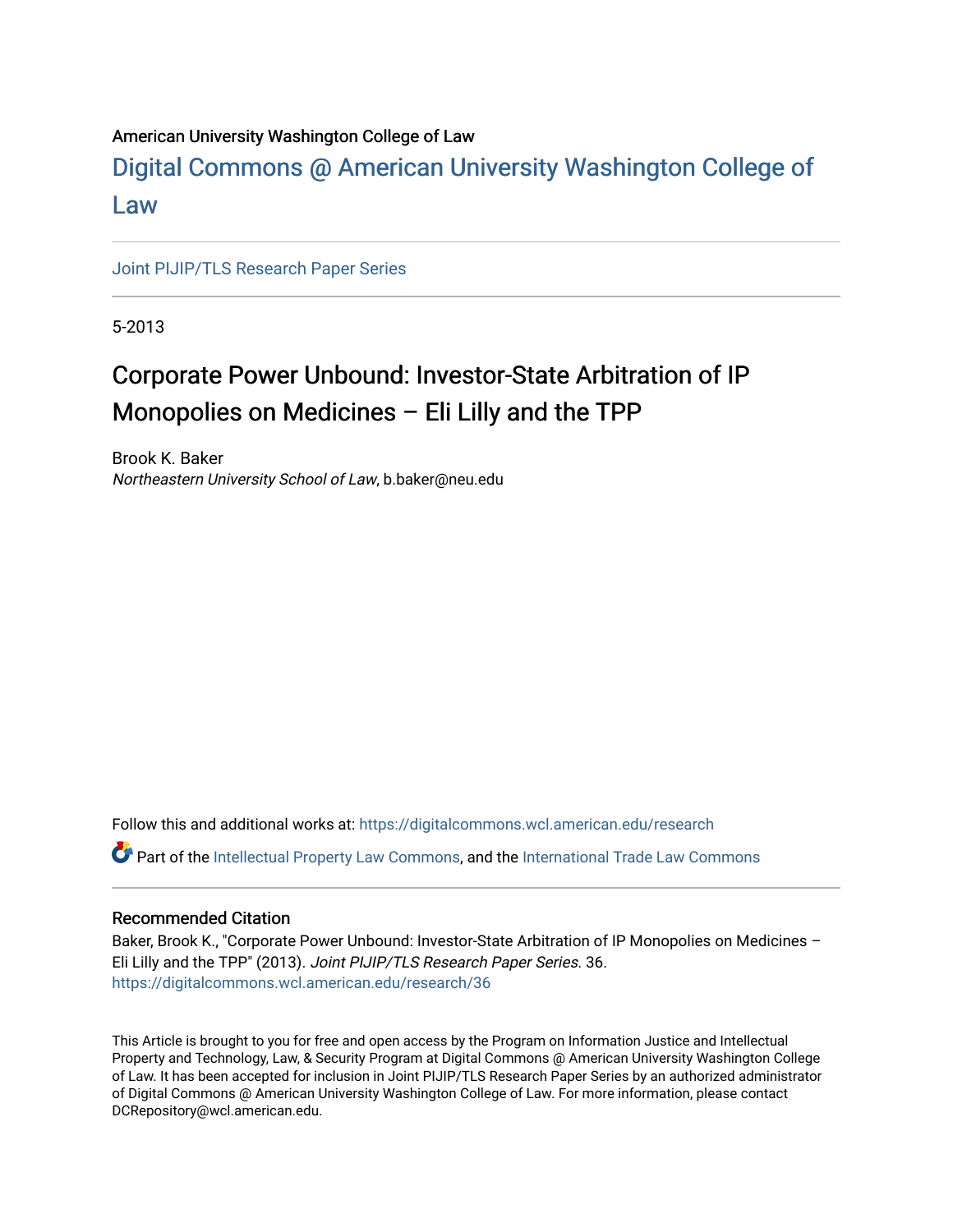# **Corporate Power Unbound: Investor-State Arbitration of IP Monopolies on Medicines – Eli Lilly and the TPP** Professor Brook K. Baker\* Draft May 17, 2013

#### **I. Brief Historical Background and Framework of International Investment Agreements and Investor-State Dispute Resolution**

Free trade agreements (FTAs) and bilateral investment treaties (BITs) typically contain investment clauses designed to attract direct foreign investment and protect the interests of foreign investors.<sup>1</sup> In addition to defining the types of foreign investment that are entitled to protection, investment clauses typically allow for both state-state and investor-state dispute resolution, meaning that if a foreign investor believes that its investment has been unlawfully devalued by government action it can directly launch arbitral proceeding against the offending government before a private panel of trade lawyers. Typical claims under investment clauses address: (1) alleged violations of a *minimum standard of treatment* for foreign investors, i.e., fair and equitable treatment and full protection and security – which, most States have agreed, requires police protection and adjudicative due process; (2) direct or *indirect expropriation*, including what we call in the U.S. regulatory takings; and (3) *national treatment or most favored nation* which requires host governments to afford foreign investors treatment that is no less favorable than that afforded to domestic corporations in similar circumstances or no less favorable treatment than that afforded to investors from another state that has an investment agreement with the host government. International investment treaties also frequently mandate free flow of capital, now recognized as having contributed to asset bubbles and global financial insecurity, and place restrictions on prudent capital controls, now officially endorsed by the International Monetary Fund as legitimate tools for preventing and mitigating financial crises.. Finally, the treaties greatly restrict performance requirements designed to promote domestic inputs as a condition of foreign investment activity. <sup>2</sup>

<sup>\*</sup> Professor, Northeastern U. School of Law, affiliate Program on Human Rights and the Global Economy; honorary research fellow University of KwaZulu Natal; Senior Policy Analyst, Health GAP (Global Access Project).

<sup>1</sup> Jeswald W. Salacuse & Nicholas P. Sullivan, *Do BITRs Really Work?: An Evaluation of Bilateral Investment Treaties and Their Grand Bargain*, 46 HARV. INT'L L.J. 67-130 (2005); Zachary Elkins, Andrew T. Guzman & Beth A. Simmons, *Competing for Capital: The Diffusion of Bilateral Investment Treaties, 1960-2000*, 60 In $T'$ L ORG. 811-846 (2006).

<sup>2</sup>

United States Bilateral Investment Treaties are designed to ensure that investments provide six basic benefits, often referred to as the "core" BIT principles:

<sup>•</sup> First, our BITs provide that investors and their "covered investments" (that is, investments of a national or company of a Party in the territory of the other Party) are entitled to be treated as favorably as the host Party treats its own investors and their investments or investors and investments from any third country. The BIT generally affords the better of national treatment (NT) or most favored nation (MFN) treatment for the full life cycle of investment, i.e., from its establishment or acquisition, through its management, operation and expansion, to its disposition.

<sup>•</sup> Second, BITs establish clear limits on the expropriation of investments and provide for payment of prompt, adequate and effective compensation when expropriation takes place.

<sup>•</sup> Third, BITs provide for the transferability of funds into and out of the host country without delay using a market rate of exchange. This covers all transfers related to a covered investment and creates a predictable environment guided by market forces.

<sup>•</sup> Fourth, the circumstances in which performance requirements can be imposed are limited. The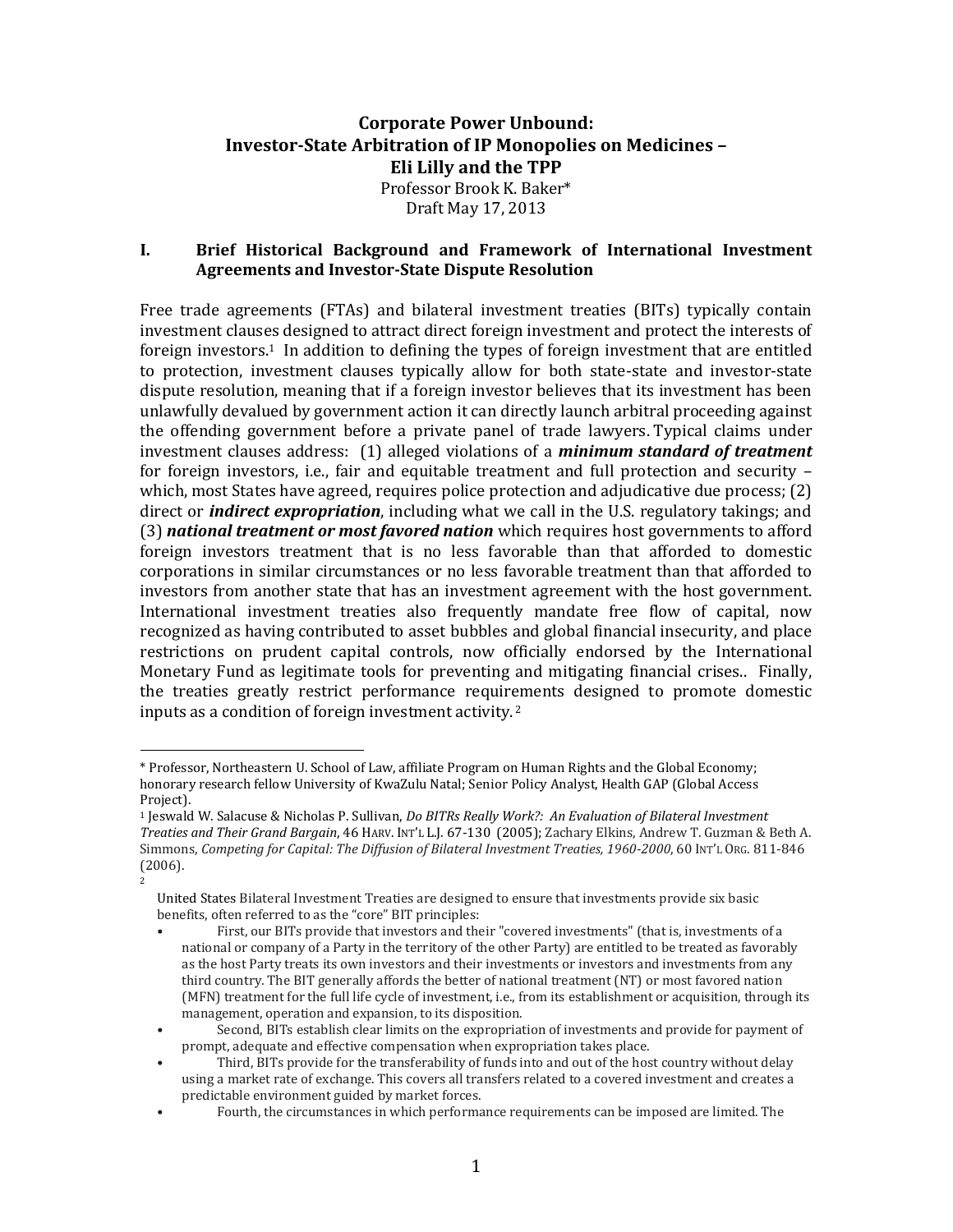The vast majority of investor-state dispute resolution claims are handled by the International Centre for the Settlement of Investment Disputes (ICSID) and the United Nations Commission on International Trade Law (UNCITRAL), although there are alternative arbitral forums, regional and otherwise.3 Most investment treaties allow recourse to ICSID or UNCITRAL arbitration without first exhausting local judicial or administrative remedies, a right frequently not allowed to domestic investors either with respect to exhaustion or post-exhaustion review. Typically, a panel of three arbitrators is chosen to establish an investor-state dispute resolution tribunal, often from a surprisingly small pool of international trade lawyers. <sup>4</sup> Decisions are non-reviewable except through annulment proceedings that address a narrow range of tribunal "errors" and are not heard by judges but by another arbitral tribunal.<sup>5</sup> Although arbitral decisions are not precedential, panels frequently cite other tribunal decisions even as they ignore the opinions of sovereign States to ratchet up investor protections.

Investor-state dispute resolution is facing a crisis of credibility given its perceived bias towards investor prerogatives, but the analysis here focuses not on legitimacy debates as such,<sup>6</sup> but rather on a particular threat to access to medicines if pharmaceutical companies

 $\overline{a}$ 

- Fifth, BITs give investors from both Parties the right to submit an investment dispute with the treaty partner's government to international arbitration. There is no requirement to use that country's domestic courts.
- Sixth, BITs give covered investments the right to engage the top managerial personnel of their choice, regardless of nationality.

United State Trade Representative, Bilateral Investment Treaties, *available* at [http://www.ustr.gov/trade](http://www.ustr.gov/trade-agreements/bilateral-investment-treaties)[agreements/bilateral-investment-treaties.](http://www.ustr.gov/trade-agreements/bilateral-investment-treaties) 

<sup>3</sup> The ICSID arbitration rules are contained in the *Convention on the Settlement of Investment Disputes between States and Nationals of Other States*, 18 March 1965, 575 U.N.T.S. 159, 4 I.L.M. 532 (entered into force 14 October 1966) [*ICSID Convention*] and the rules created by the ICSID Administrative Council pursuant to arts. 6(1)(a) to (c) of the *ICSID Convention*, *Administrative and Financial Regulations, Rules of Procedure for the Institution of Conciliation and Arbitration Proceedings*; *Rules of Procedure for Arbitration*. These rules are published in ICSID, *ICSID Convention, Regulations and Rules*, Doc. ICSID/15 (Washington: ICSID, 2006). The ICSID Additional Facility for the Administration of Conciliation, Arbitration and Fact-Finding Proceedings was created by the ICSID Administrative Council on 27 September 1978. *ICSID Additional Facility for the Administration of Conciliation, Arbitration and Fact-Finding Proceedings*, Doc. ICSID/11 (Washington: ICSID, 1979). Schedule C of the *ICSID Additional Facility*, sets out the *Arbitration (Additional Facility) Rules*. On 5 April 2006, the Administrative Council approved amendments to the *ICSID Arbitration Rules* and the *Additional Facility Rules* creating greater transparency and allowing amicus participation in ICSID proceedings for the first time, *available* at [https://icsid.worldbank.org/ICSID/ICSID/RulesMain.jsp.](https://icsid.worldbank.org/ICSID/ICSID/RulesMain.jsp) For a critique and review of the 2006 revisions, *see* J. Anthon VanDuzer, *Enhancing the Procedural Legitimacy of Investor-State Arbitration Through Transparency and Amicus Curiae Participation*, 52 MCGILL L.J. 681 (2007).

[http://www.uncitral.org/pdf/english/texts/arbitration/arb-rules-revised/arb-rules-revised-2010-e.pdf.](http://www.uncitral.org/pdf/english/texts/arbitration/arb-rules-revised/arb-rules-revised-2010-e.pdf) There are several regional mechanisms for investor-state arbitration as well.

performance requirement disciplines apply to specific circumstances that would require covered investments to adopt inefficient and trade distorting practices (e.g., local content requirements or export quotas) as a condition for establishment, acquisition, expansion, management, conduct, or operation.

An alternative international system for investor-state arbitration is pursuant to United National Commission on International Trade Law [UNCITRAL] Arbitration Rules (2010), *available* at

<sup>4</sup> Pia Eberhardt & Cecilia Olivet, *Profiting from Injustice*, Transnational Institute and Corporate Europe Observatory Report, 8 (Nov. 2012), *available* at http://www.tni.org/pressrelease/exposed-elite-club-lawyerswho-make-millions-suing-states.

<sup>5</sup> Nigel Blackaby, *Public Interest and Investment Treaty Arbitration*, *in* INTERNATIONAL COMMERCIAL ARBITRATION: IMPORTANT CONTEMPORARY QUESTIONS 355, 364 (Albert Jan van den Berg ed., 2002) (expressing concern over the absence of appellate review in the investor-state arbitration context).

<sup>6</sup> *Cf*. William W. Burke-White & Andreas von Staden, *Private Litigations in a Public Law Sphere: The Standard of Review in Investor-State Arbitrations*, 35 YALE J. INT'L L. 283 (2010) (arguing for a "margin of appreciation" standard of review); Alec Stone Sweet, *Investor-State Arbitration: Proportionality's New Frontier*, 4 LAW & LEGAL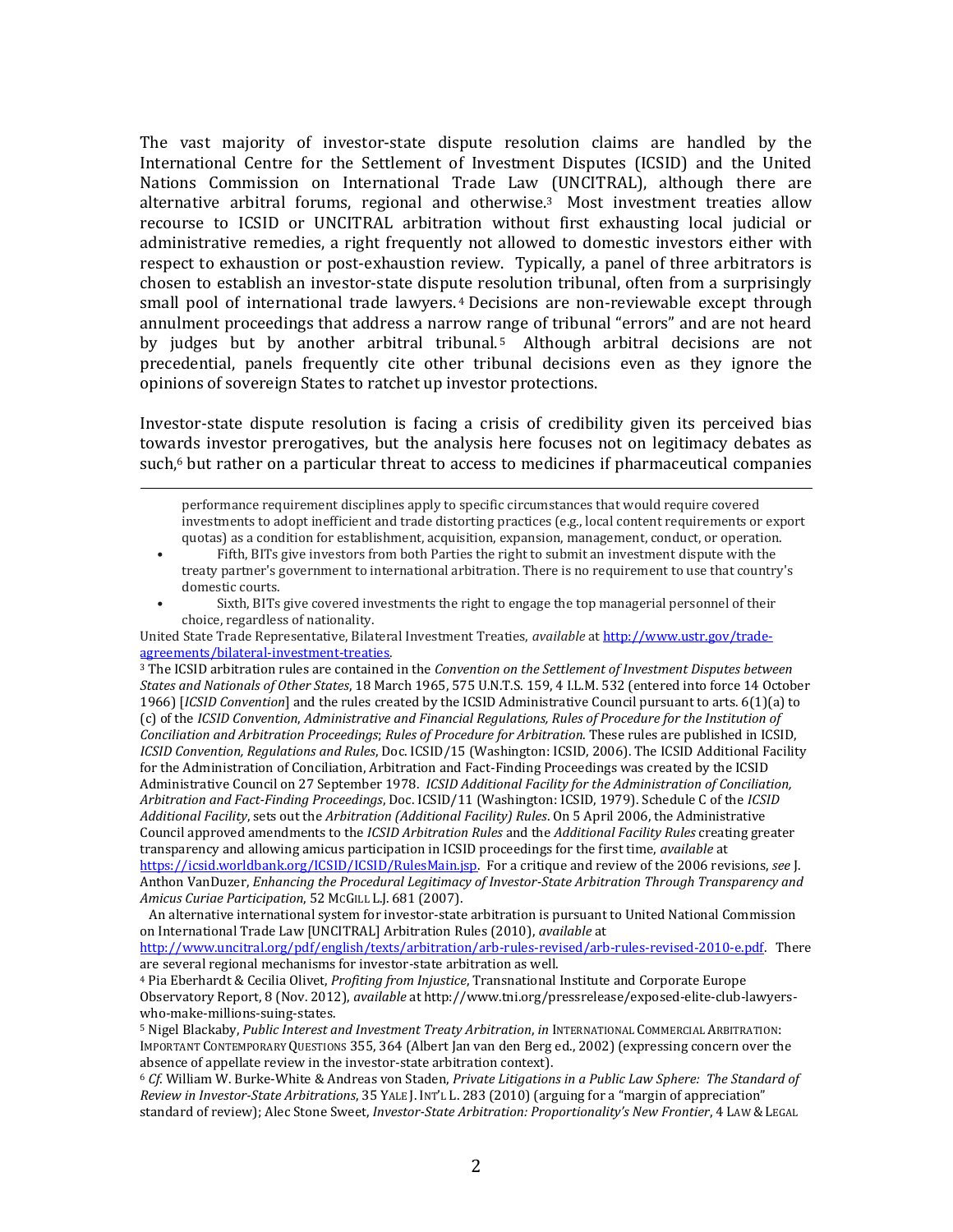pursue investor-state claims. More specifically, the analysis focuses on pro-investor draft investment chapter in an ongoing regional trade negotiation – the Trans-Pacific Partnership Agreement (TPP)<sup>7</sup> - and on the first investor-state arbitral claim ever by a patent-holding pharmaceutical company under a U.S. free trade agreement, demonstrating the danger of investment claims in the pharmaceutical context.<sup>8</sup>

The investor-state regime was ostensibly established to encourage direct foreign investment and thereby facilitate the efficient and free flow of capital to its most productive uses. By allowing private investors to seek remedies before purported neutral arbiters, foreign investors could avoid asset expropriation and adjudicative injustice. Larcenous and lawless governments would be deterred from confiscating hard-earned foreign investments and become compliant with or at least obedient to the rule of law. In the context of a global "development agenda," investment clauses were believed to provide a level of security that would incentivize foreign direct investment in the real economy and financial markets of low- and middle-income countries thereby speeding the financing and development of comparative advantage and lubricating participation in the expanding global economy.<sup>9</sup> The number of BITs and other international investment agreements has proliferated reaching 2833 at the end of  $2011^{10}$  The resulting complex web of agreements allows investors to shop for investment provisions that are most advantageous to them and, if necessary, set up a subsidiary for the purpose of asserting a preferred protected foreign status. Alternatively, most favored nation rules permit an investor to argue that it is

ETHICS OF HUM. RTS. 47 (2010) (arguing for adoption of a proportionality review balancing public and private interests); Caroline Henckels, *Indirect Expropriation and the Right to Regulate: Revisiting Proportionality Analysis and the Standard of Review of Investor-State Arbitration*, 15 J. INT'L ECON. L. 223-255 (2012) (arguing for a more deferential application of proportionality review taking into account "host state authorities' greater democratic legitimacy and proximity to host state communities, and tribunals' comparatively weak institutional capacity").

<sup>7</sup> According to the United State Trade Representative website, "On November 12, 2011, the Leaders of the nine Trans-Pacific Partnership countries – Australia, Brunei Darussalam, Chile, Malaysia, New Zealand, Peru, Singapore, Vietnam, and the United States – announced the achievement of the broad outlines of an ambitious, 21st-century Trans-Pacific Partnership (TPP) agreement that will enhance trade and investment among the TPP partner countries, promote innovation, economic growth and development, and support the creation and retention of jobs." *See* [http://www.ustr.gov/about-us/press-office/fact-sheets/2011/november/united-states](http://www.ustr.gov/about-us/press-office/fact-sheets/2011/november/united-states-trans-pacific-partnership)[trans-pacific-partnership](http://www.ustr.gov/about-us/press-office/fact-sheets/2011/november/united-states-trans-pacific-partnership). Since that time, Mexico and Canada, the U.S.'s NAFTA trade partners have also joined the negotiations. Japan has also recently asked to participate in the negotiations, see "Statement by Acting U.S. Trade Representative Demetrios Marantis on Japan's Announcement Regarding the Trans-Pacific Partnership" (March 15, 2013), *available at* [http://www.ustr.gov/about-us/press-office/press-releases/2013/march/amb](http://www.ustr.gov/about-us/press-office/press-releases/2013/march/amb-marantis-statement-japan-tpp)[marantis-statement-japan-tpp.](http://www.ustr.gov/about-us/press-office/press-releases/2013/march/amb-marantis-statement-japan-tpp) Other countries, including Thailand, are said to be interested. The U.S. is reportedly urging South Korea to join the talks as well. Park Hyun & Seong Yeon-cheon, "To counter China, US is seeking to expand its presence in the Asia-Pacific region, and wants SK as a partner," THE HANDKYOREH (March 21, 2013) *available at* [http://www.hani.co.kr/arti/english\\_edition/e\\_international/579052.html.](http://www.hani.co.kr/arti/english_edition/e_international/579052.html) The 15<sup>th</sup> round of negotiations was held in Singapore, March 4-13, 2013, with the 16th round scheduled in in Lima, Peru in May 15- 24, 2013. For an outline of the broad parameters of the TPP, *see* [http://www.ustr.gov/about-us/press](http://www.ustr.gov/about-us/press-office/fact-sheets/2011/november/outlines-trans-pacific-partnership-agreement)[office/fact-sheets/2011/november/outlines-trans-pacific-partnership-agreement.](http://www.ustr.gov/about-us/press-office/fact-sheets/2011/november/outlines-trans-pacific-partnership-agreement) For a detailed analysis by

the Congressional Research Service, see Ian F. Feargusson et al., THE TRANS-PACIFIC PARTNERSHIP NEGOTIATIONS AND ISSUES FOR CONGRESS (March 19, 2013), *available at* [http://www.fas.org/sgp/crs/row/R42694.pdf.](http://www.fas.org/sgp/crs/row/R42694.pdf)

<sup>8</sup> The investor-state claim is *Eli Lilly and Company v. The Government of Canada,* Notice of Intent to Submit a Claim to Arbitration under NAFTA (Nov. 7, 2012), *available* a[t http://italaw.com/sites/default/files/case](http://italaw.com/sites/default/files/case-documents/italaw1172.pdf)[documents/italaw1172.pdf.](http://italaw.com/sites/default/files/case-documents/italaw1172.pdf) [Hereinafter *Eli Lilly v. Canada*.]

<sup>9</sup> Eric Neumayer & Laura Spess, *Do bilateral investment treaties increase foreign direct investment to developing countries?*, 33 WORLD DEVEL. 1567-85 (2005).

<sup>10</sup> United National Conference on Trade and Development, *World Investment Report 2012 Overview: Toward a New Generation of Investment Policies*, 18 (2012), *available* a[t http://www.unctad-docs.org/files/UNCTAD-](http://www.unctad-docs.org/files/UNCTAD-WIR2012-Overview-en.pdf)[WIR2012-Overview-en.pdf.](http://www.unctad-docs.org/files/UNCTAD-WIR2012-Overview-en.pdf)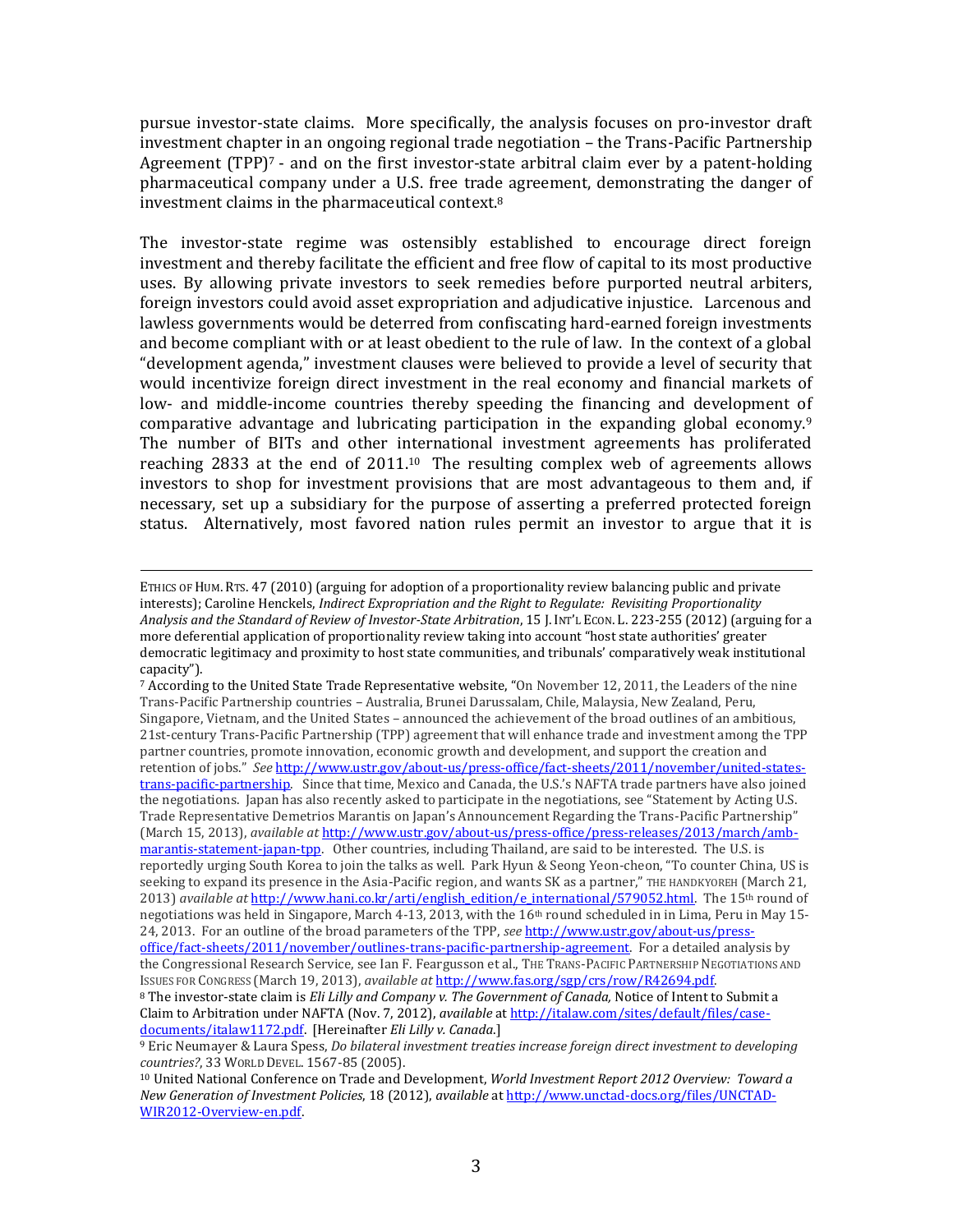entitled to the benefit of the "best" investment clause protections that the host country has granted to investors from any other state.<sup>11</sup>

Although modern investment clauses and investor-state dispute resolution have been with us since the 1950s, resort to them was limited during their first 50 years when only fifty investor-state claims were filed.12 Investors reserved their claims for those exceptional cases where hard investments were nationalized or transferred to others without compensation by regimes either committed to state ownership or captured by crony capitalism. In contrast, since 2001, four hundred investor-state disputes have been filed. Investors have won nearly \$3 billion from taxpayers in arbitral awards and another \$15 billion in claims is pending under U.S. FTAs and BITs alone.<sup>13</sup> Moreover, the average cost of arbitral proceedings is nearly \$8 million, although the Philippines' tribunal costs and legal costs in a single case exceeded \$50 million.<sup>14</sup>

This sea change in investor-state claims occurred because investors belatedly realized that not only could they bring claims against banana-republic confiscations but against emerging economies and even advanced democracies whenever their unrequited expectations of profits were thwarted by government regulations, adverse adjudicative decisions, and other state practices. Accordingly, foreign corporations have used investor-state dispute resolution to challenge a broad array of environmental and land use laws, government procurement decisions, regulatory permitting, financial regulations, consumer protection,

 $\overline{a}$ <sup>11</sup> Robert Stumberg, *MFN in the TPP Investment Chapter* (2012) draft available from the author, citing *Most-Favoured Nation Treatment*, UNCTAD Series on Investment Issues in International Investment Law II (2010); Pia Acconci, *Most-Favoured-Nation Treatment*, in THE OXFORD HANDBOOK OF INTERNATIONAL INVESTMENT LAW (Peter Muchlinski, Federico Ortino and Christoph Schreuer, eds., 2008).

<sup>12</sup> United Nations Conference on Trade and Development, *IIA Issues Note: Latest Developments in Investor-State Dispute Settlement*, 3 (April 2012), *available* at

[http://unctad.org/en/PublicationsLibrary/webdiaeia2012d10\\_en.pdf.](http://unctad.org/en/PublicationsLibrary/webdiaeia2012d10_en.pdf) The history of protecting international investments is much longer than the history of bilateral investments treaties. *See* Kenneth J. Vandeveld, BILATERAL INVESTMENT TREATIES: HISTORY, POLICY, AND INTERPRETATION, Ch. 2 (Oxford University Press, New York, 2010).

<sup>13</sup> *See* Public Citizen, *Table of Foreign Investor-State Cases and Claims under NAFTA and Other U.S. Trade Deals* (March 2013), *available* at [http://www.citizen.org/documents/investor-state-chart.pdf.](http://www.citizen.org/documents/investor-state-chart.pdf) The fact that an investor-state arbitral award has been issued does not necessarily mean that it has yet been paid. However, \$380 million has been paid out to investors under US FTAs and these are only a subset of investor-state awards. *See* Public Citizen, *Table of Foreign Investor-State Cases and Claims under NAFTA and other U.S. Trade Deals* (March 2013), *available* at [http://www.citizen.org/documents/investor-state-chart.pdf.](http://www.citizen.org/documents/investor-state-chart.pdf) Many arbitral claims are settled, post-award, and others are enforced by being reduced to a court judgment that can thereafter be executed against state property, subject to some foreign sovereign immunity issues. *See* Vincent O. Nmehielle, *Enforcing Arbitration Awards Under the International Covenant for the Settlement of Investment Disputes (ICSID Convention)*, 7 AN. SURVEY INT'L & COMP. L. 21-48 (2001). According to a 2008 PriceWaterhouseCoopers study, host states have complied with about 90% of investment arbitration awards rendered against them. See *International Arbitration: Corporate attitudes and practices* (2008), *available* at [http://www.academia.edu/262767/PricewaterhouseCoopers\\_International\\_Arbitration\\_Corporate\\_Attitudes\\_a](http://www.academia.edu/262767/PricewaterhouseCoopers_International_Arbitration_Corporate_Attitudes_and_Practices)

[nd\\_Practices.](http://www.academia.edu/262767/PricewaterhouseCoopers_International_Arbitration_Corporate_Attitudes_and_Practices) 

A recent study from UNCTAD shows a sharp uptick in new investor-state arbitration cases in 2012, 62 new cases initiated, with a total of 518 known cases having been filed. UNCTAD, RECENT DEVELOPMENTS IN INVESTOR-STATE DISPUTE SETTLEMENT NO. 1 (March 2013), *available* at

[http://unctad.org/en/PublicationsLibrary/webdiaepcb2013d3\\_en.pdf.](http://unctad.org/en/PublicationsLibrary/webdiaepcb2013d3_en.pdf) Most of the cases were against developing or transition economies. Forty-two arbitral decisions were issued in 2012. Of those decided on the merits, 70% were decided in favor of investors, including a \$1.77 billion award in *Occidental v. Ecuador* (ICSID Case No. ARB/06/01), Award, 5 October 2012. To date the total number of concluded cases has reached 244, of which approximately 42% were decided in favor of the State, approximately 31% in favor of the investor, and approximately 27% settled.

<sup>14</sup> Eberhardt & Olivet, *supra* note 4 at 7.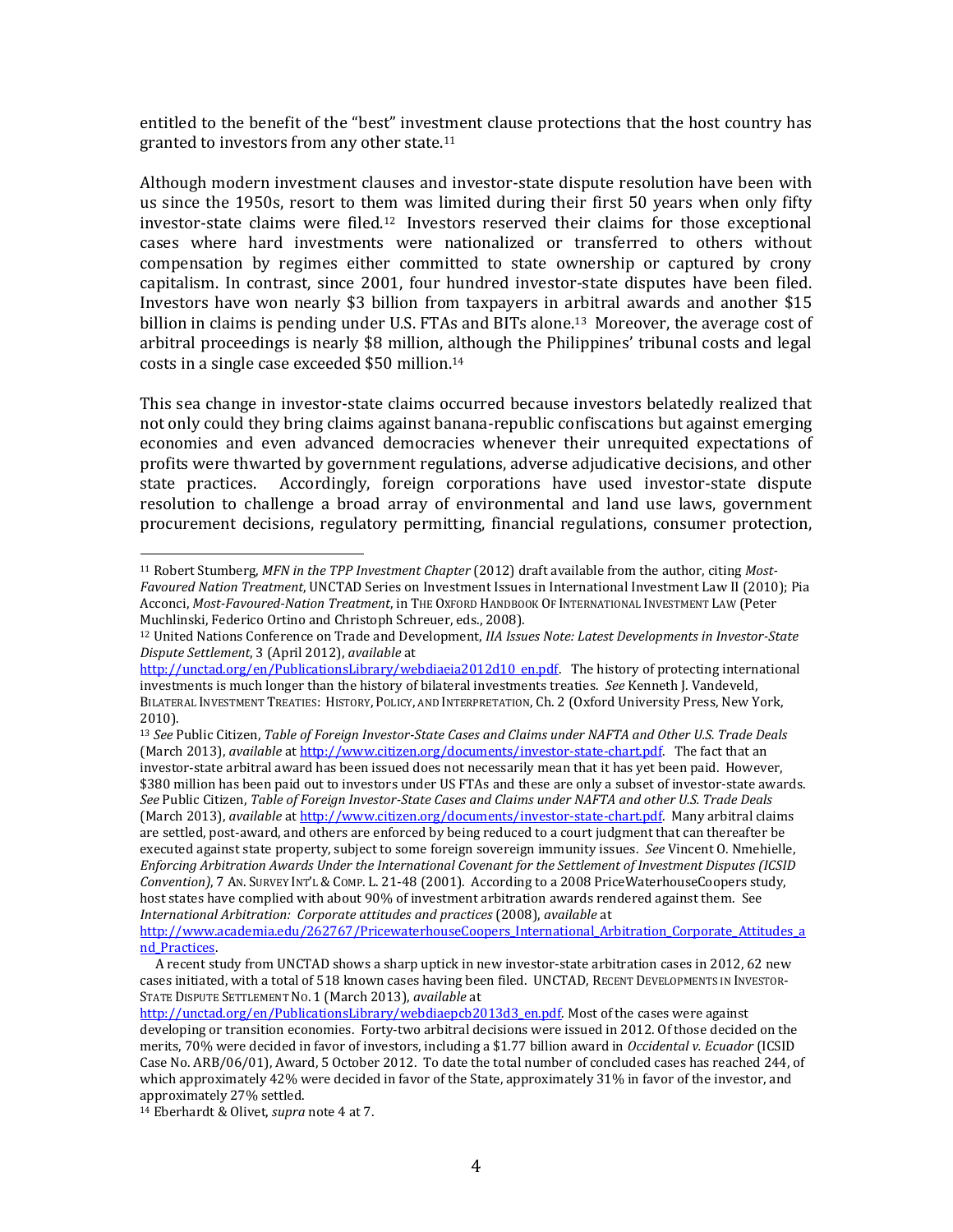public health, and public safety laws, and a range of other public interest policies.15 Claims in extractive industries are common. For example, Churchill Mining has filed a \$2 billion claim against Indonesia relating to its mining regulations.<sup>16</sup> ICSID recently ordered Ecuador to pay Occidental Petroleum \$1.77 billion in a disagreement over an oil concession contract in the largest investor-state award to date. Claims relating to environmental and public health hazards are also common. One prominent public health example is the pending arbitral claim against Australia under a 1993 Australia-Hong Kong bilateral investment treaty brought by an affiliate of Phillips Morris challenging plain packaging restrictions on tobacco products.17 Phillips Morris is pursuing its 2011 arbitral claim despite the Australian High Court having confirmed the constitutionality of the Tobacco Plain Packaging Act of 2011.<sup>18</sup> In the infamous *Metalclad v. Mexico* case, a U.S. toxic waste disposal firm challenged a Mexican city's refusal to grant a construction permit for a toxic waste facility until and unless the firm cleaned up pre-existing toxic waste problems that it knew about when it purchased the property from a previous polluter. In an earlier instance, Canada reversed an environmental ban on a gasoline additive MMT, a probable carcinogen, after U.S. Ethyl Corporation filed a NAFTA investor-state claim against it.

Although many investor-state cases implicate public health and safety, prior to 2012 no patent-holding pharmaceutical company had filed an investor-state challenge under any U.S. FTA based on alleged intellectual property rights. That moratorium ended in November 2012, when Eli Lilly and Company announced its intent to initiate arbitration proceedings under the North American Free Trade Agreement (NAFTA) investment clause to attack Canada's invalidation of a patent on an attention deficit hyperactivity disorder medicine called Strattera.<sup>19</sup> In doing so, Eli Lilly is challenging a well-established patent rule in Canada, the so-called promise doctrine, whereby a medicine or any other product's "utility," and thus patentability, must be demonstrated or soundly predicted at the time of filing a patent.20 Eli Lilly makes a number of specific investment chapter claims, discussed further below, including that the Canadian ruling involved a violation of a minimum standard of treatment, indirect expropriation, and discrimination in violation of national treatment norms. The analysis below will first address the provisions in the Draft TPP Investment

l

<sup>15</sup> *Id.*

<sup>16</sup> *Churchill Mining PLC v. Republic of Indonesia*, ICSID Case No. ARB/12/14 (2012), *available at* [http://www.italaw.com/cases/1479.](http://www.italaw.com/cases/1479)

<sup>17</sup> *See* Tania Voon, *Acquisition of Intellectual Property Rights: Australia's Plain Tobacco Packaging Dispute*, 2 Eur. Intel. Prop. J. \* (forthcoming 2013); Patricia Randall, *The Australian High Court tobacco plain packaging decision and Investor-State Dispute Settlement (ISDS)*, Paper presented at the Stakeholders Forum, Fourteenth round of Trans-Pacific Partnership negotiations in Leesburg, Virginia (September 9, 2012), *available* at [http://aftinet.org.au/cms/sites/default/files/Leesburg%20Ranald%20forum%20paper%20090912.pdf.](http://aftinet.org.au/cms/sites/default/files/Leesburg%20Ranald%20forum%20paper%20090912.pdf)  <sup>18</sup> *J. T. International S. A. v. Commonwealth of Australia; British American Tobacco Australasia Limited v. Commonwealth of Australia,* HCA 43 (2012). Phillips Morris has a second, tobacco-related investor-state case that it filed earlier against Uruguay under a different BIT (Swiss-Uruguay), which is shows the willingness of foreign corporations headquartered in one country to treaty shop for corporate affiliates that are domiciled in another state with favorable investment treaty provisions. *Request for Arbitration, FTR Holdings S.A. (Switzerland) v. Oriental Republic of Uruguay*, ICSID case no. ARB/10/7 (February 19, 2010). FTR Holding S.A. is a subsidiary of Philip Morris International Inc. (PMI) and PMI has its Operation's Center in Switzerland. <sup>19</sup> The challenged court decision is *Eli Lilly Co. v. Teva Canada Ltd*., 2011 FAC 220, *available* at [http://decisions.fca-caf.gc.ca/en/2011/2011fca220/2011fca220.pdf.](http://decisions.fca-caf.gc.ca/en/2011/2011fca220/2011fca220.pdf) The Supreme Court of Canada denied review. *Eli Lilly Co. v. Teva Canada Ltd*., *available* a[t http://www.scc-csc.gc.ca/case-dossier/cms-sgd/dock-regi-](http://www.scc-csc.gc.ca/case-dossier/cms-sgd/dock-regi-eng.aspx?cas=34396)

[eng.aspx?cas=34396.](http://www.scc-csc.gc.ca/case-dossier/cms-sgd/dock-regi-eng.aspx?cas=34396) The investor-state claim is *Eli Lilly v. Canada*, *supra* note 8. Chapter 11 of NAFTA adopted investor-state arbitration. North American Free Trade Agreement Between the Government of Canada, the Government of Mexico, and the Government of the United States, 17 December 1992, Can. T.S. 1194 No.2, 32 I.L.M. 289 (entered into force January 1, 1994).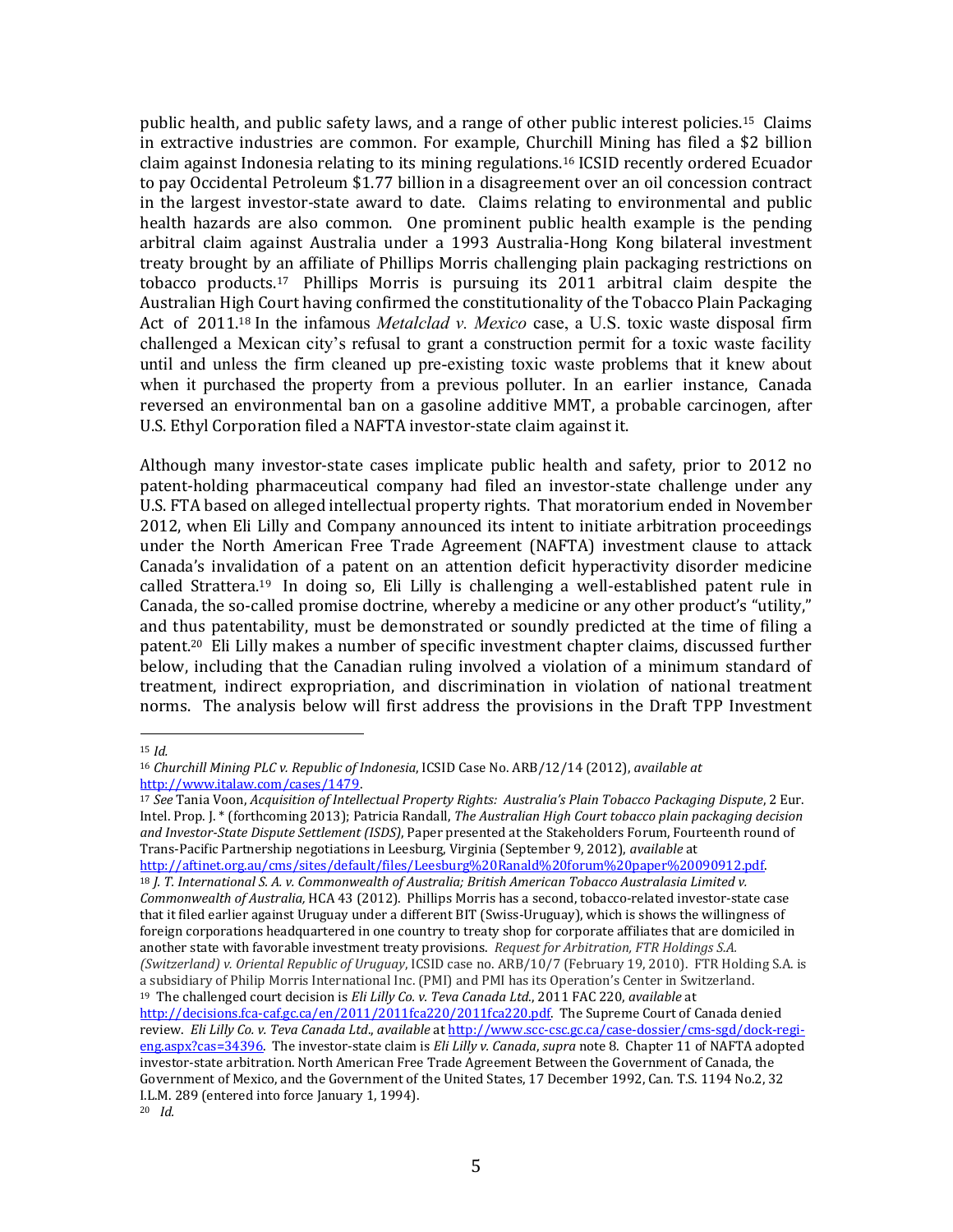Chapter and their theoretical risk to access to medicines and then examine those risks in light of the actual claims asserted by Eli Lilly against Canada.

#### **II. The Leaked Draft Trans-Pacific Partnership Investment Chapter is a Booby-Trap for Access to Medicines**

The leaked TPP Intellectual Property Chapter proposed by the U.S. has been analyzed extensively with respect the dangers it poses in terms of access to medicines<sup>21</sup> and with respect to its IP enforcement provisions.22 Similarly, the leaked Draft TPP Investment Chapter<sup>23</sup> has also been closely analyzed primarily with respect to the generic dangers of its extra-judicial investor-state dispute settlement provisions.24 This analysis expands on earlier investor-state critiques and focuses on the particular risks the Investment Chapter poses with respect to access to medicines, especially in light of the direct and indirect inclusion of IPRs in the Chapter's coverage. These risks are cumulative to existing IP enforcement risks and burdens, because investor-state dispute resolution offers unique remedies beyond enhanced private enforcement mechanisms (mandatory injunctions and expanded damages) and beyond heightened enforcement undertaking by governments (state-state dispute resolution, border measures, and criminal enforcement). In essence, the inclusion of intellectual property rights granted in the US TPP IP Chapter gives IP- "investors" new substantive "investment rights" that they could now directly, selectively, and cumulatively enforce against sovereign governments' regulations, policies, and adjudicatory decisions using Draft TPP Investment Chapter investor-state dispute resolution.

There are five main dangers in the Draft TPP Investment Chapter that threaten access to medicines:

- First, the minimum standard of treatment provision, including fair and equitable treatment, and the indirect expropriation standard contain significant ambiguities that could greatly restrict countries' ability to enact, use, and defend lawful flexibilities that enhance access to medicines.
- Second, national treatment and most favored nations provisions can be interpreted to prevent unanticipated forms of alleged discrimination against foreign investors.

<sup>21</sup> Trans-Pacific Partnership, Intellectual Property Rights Chapter February Draft, *available at*  [http://keionline.org/sites/default/files/tpp-10feb2011-us-text-ipr-chapter.pdf;](http://keionline.org/sites/default/files/tpp-10feb2011-us-text-ipr-chapter.pdf) Trans-Pacific Partnership, Intellectual Property Rights Chapter September 2011 Draft (Selected Provisions), *available at*  <http://www.citizenstrade.org/ctc/wp-content/uploads/2011/10/TransPacificIP1.pdf> [hereinafter US TPP IP Chapter]. With respect to substantive IP issues affecting access to medicines, there are proposals to relax standards of patentability, to eliminate certain patent exclusions, to extend patent terms to compensate for regulatory delays, to limit required disclosures, to forbid pre-grant opposition procedures, and to require data exclusivity and patent-registration linkage, all TRIPS-plus measures. *See* Sean M. Flynn, Brook Baker, Margot Kaminski & Jimmy Koo, *The U.S. Proposal for an Intellectual Property Chapter in the Trans-Pacific Partnership Agreement*, 28 AM. U. INT'L L.R. 105, 149-183 (2013).

<sup>&</sup>lt;sup>22</sup> With respect to enforcement issues affecting access to medicines, there are proposals to mandate injunctions, to authorize seizures and other measures at the border, and to require enhanced civil remedies and expanded criminal enforcement. Flynn et al. *supra* note 21, at 183-200.

<sup>23</sup> Draft TPP Investment Chapter, *available at* [http://www.citizenstrade.org/ctc/wp](http://www.citizenstrade.org/ctc/wp-content/uploads/2012/06/tppinvestment.pdf)[content/uploads/2012/06/tppinvestment.pdf.](http://www.citizenstrade.org/ctc/wp-content/uploads/2012/06/tppinvestment.pdf)

<sup>24</sup> *See e.g*. Public Citizen, *Public Interest Analysis of Leaked Trans-Pacific Partnership (TPP) Investment Text* (June 13, 2012), *available at* [http://www.citizenstrade.org/ctc/wp-](http://www.citizenstrade.org/ctc/wp-content/uploads/2012/06/gtwtppinvestmentanalysis.pdf)

[content/uploads/2012/06/gtwtppinvestmentanalysis.pdf;](http://www.citizenstrade.org/ctc/wp-content/uploads/2012/06/gtwtppinvestmentanalysis.pdf) Jane Kelsey, *New TPP Leaked Text: National Says 'Yes' to Investor Rights to Sue* (June 14, 2012), *available at*

[http://www.scoop.co.nz/stories/PO1206/S00186/national-says-yes-to-investor-rights-to-sue.htm.](http://www.scoop.co.nz/stories/PO1206/S00186/national-says-yes-to-investor-rights-to-sue.htm)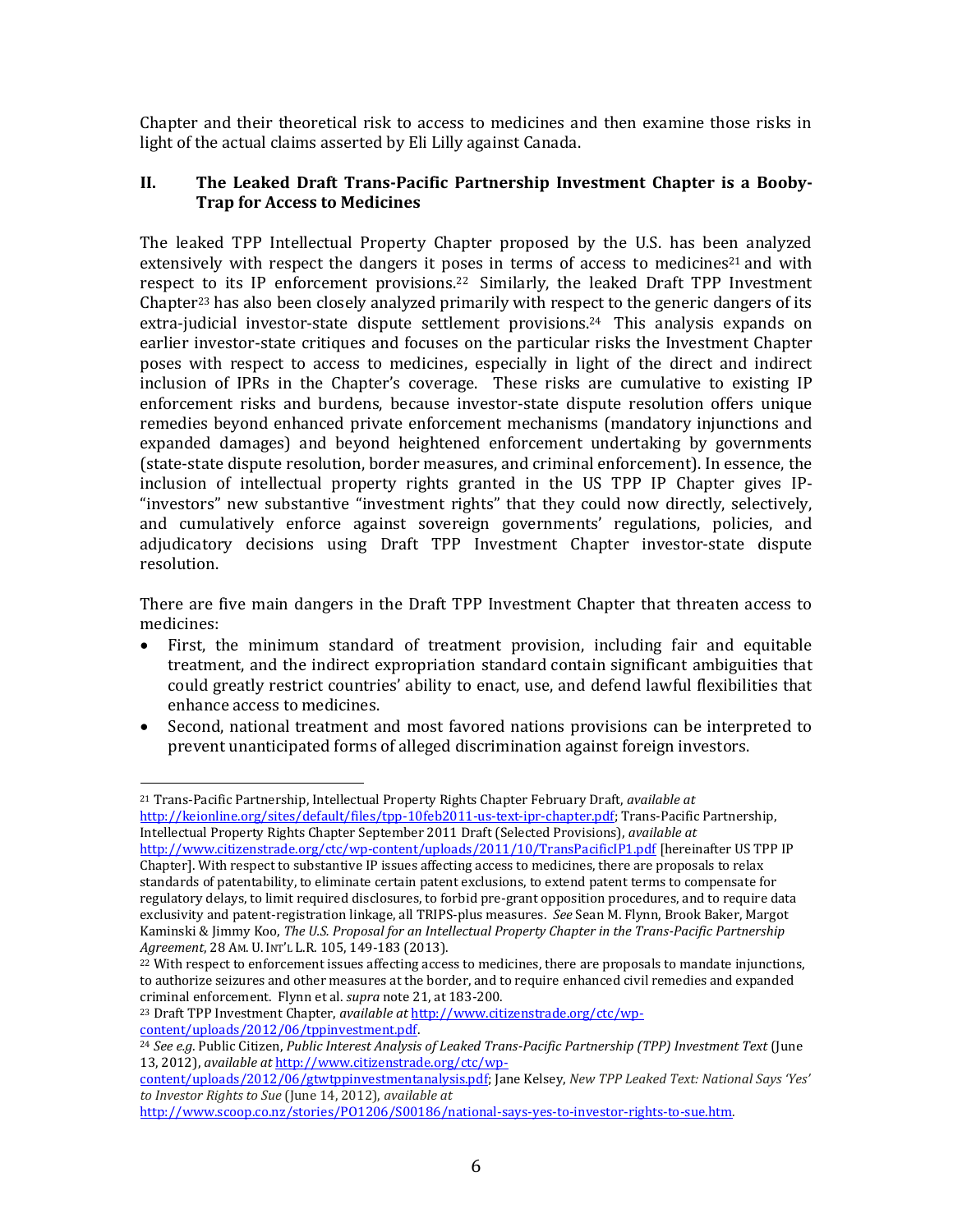- Third, it is dangerous to cross-reference and incorporate IP rights into the investment chapter, given the extensive private and public enforcement rights that rightholders already have and given drug companies' proclivities to bring lawsuits against governments.<sup>25</sup>
- Fourth, the bracketed limited exception to IP-related investment rights for compulsory licenses and patenting decisions does not provide the security against investor claims that TPP Parties might need in order to truly safeguard lawful measures that promote access to affordable medicines for all set forth in the TRIPS Agreement and further clarified in the Doha Declaration on the TRIPS Agreement and Public Health.<sup>26</sup>
- Fifth, the Investment Chapter prevents certain performance requirements that in the IP context might give developing countries leeway to develop domestic pharmaceutical capacity in order to ensure a self-sufficient and uninterrupted supply of medicines and to promote industrial development and diversification.

## *A. The "minimum standard of treatment/fair and equitable treatment" standard and indirect expropriation standard contain dangerous interpretive ambiguities that could negatively impact government policies and decisions affecting access to medicines.*

Article 12.6.1 of the Draft TPP Investment Chapter requires that, as a "minimum standard of treatment," "Each Party shall accord to covered investments treatment in accordance with customary international law, including fair and equitable treatment and full protection and

l

[http://supremecourtofindia.nic.in/outtoday/patent.pdf.](http://supremecourtofindia.nic.in/outtoday/patent.pdf) This decision was received jubilantly by access to medicines activists, but received harsh criticism from Novartis and its supporters. *See* Patralekha Chatterjee, *Novartis Loses Patent Bid: Lessons from India's 3(d) Experience*, IP-WATCH (April 1, 2013), *available* at [http://www.ip-watch.org/2013/04/01/novartis-loses-patent-bid-lessons-from-indias-3d-experience/.](http://www.ip-watch.org/2013/04/01/novartis-loses-patent-bid-lessons-from-indias-3d-experience/) 

<sup>26</sup> WTO Agreement on the Trade Related Aspects of Intellectual Property Rights, Art. 8(1), Marrakesh Agreement Establishing the World Trade Organization, Annex 1C, 33 I.L.M. 81 (1994), *available at* 

<sup>25</sup> Using just India as an example, Bayer unsuccessfully sued India to achieve judicially mandated patentregistration linkage, a suit that was dismissed in the Delhi High Court with special leave to appeal dismissed by the Supreme Court of India. *Bayer Corp. v. Union of India*, 41 P.T.C. 634 (Del. 2009); *Bayer Corp. v. Union of India*, 9 February 2010, LPA 443/2009; Petition(s) for Special Leave to Appeal (Civil) No(s) 6540/2010; *see* Mabel Tsui, *Access to medicine and the dangers of patent linkage: Lessons from Bayer Corp. v. Union of India*, 18 J. LAW & MED. 577-88 (2011); Anshul Mittal, *Patent Linkage in India: Current Scenario and Need for Deliberation*, 15 J. INTEL. PROP. RGTS. 187-96 (2010). Bayer has also initiated an appeal to the Indian Patents Appeal Board seeking reversal of a compulsory license granted to Natco on its cancer medicine, Nexavar (sorfenib tosylate). IPAB Judgment *available* at [http://www.ipab.tn.nic.in/045-2013.htm.](http://www.ipab.tn.nic.in/045-2013.htm) Bayer has indicated its intention to appeal to the High Court. "Patent board rules against Bayer in cancer drug case," REUTERS (March 4, 2013), *available* at [http://in.reuters.com/article/2013/03/04/india-patent-appeal-bayer-nexavar-idINDEE92309H20130304.](http://in.reuters.com/article/2013/03/04/india-patent-appeal-bayer-nexavar-idINDEE92309H20130304)  Novartis sued India in 2006 to invalidate Section 3(d) of the Indian Amended (2005) Patents Act on the grounds that it was unconstitutional and violated of the TRIPS Agreement. That suit was dismissed by the Madras High Court in 2007*. Novartis AG v. Union of India, 4 Madras L.J. 1153 (2007); see Shamnad Basheer & Prashant Reddy, "Ducking" TRIPS In India: A Saga Involving Novartis and the Legality of Section 3(d)*, 20 NAT'L LAW SCHOOL OF INDIA REV. 131-155 (2008). Although Novartis declined to appeal the High Court decision, it did continue to appeal the denial of a patent on its cancer medicine, Glivec. That appeal has had a tortured history culminating in an appeal to the Supreme Court of India, which dismissed Novartis's effort both to obtain a patent on Glivec and to motivate a change in the interpretation of section 3(d) of the India Patents Act that would make it easier to evergreen patents on medicines thereby extending periods of exclusive rights. *Novartis v. Government of India*, Civil Appeal Nos. 2706-2716 OF 2013 (April 1, 2013), *available* at

[http://www.wto.org/english/docs\\_e/legal\\_e/27-trips.pdf](http://www.wto.org/english/docs_e/legal_e/27-trips.pdf) [hereinafter TRIPS]; Declaration on the TRIPS Agreement and Public Health, Ministerial Conference, Fourth Session, Doha, Nov. 9-14 2001, WT/MIN(01)/DEC/2 (Nov. 20, 2001), *available at* 

[http://www.wto.org/english/thewto\\_e/minist\\_e/min01\\_e/min01\\_e.htm](http://www.wto.org/english/thewto_e/minist_e/min01_e/min01_e.htm) [hereinafter Doha Declaration].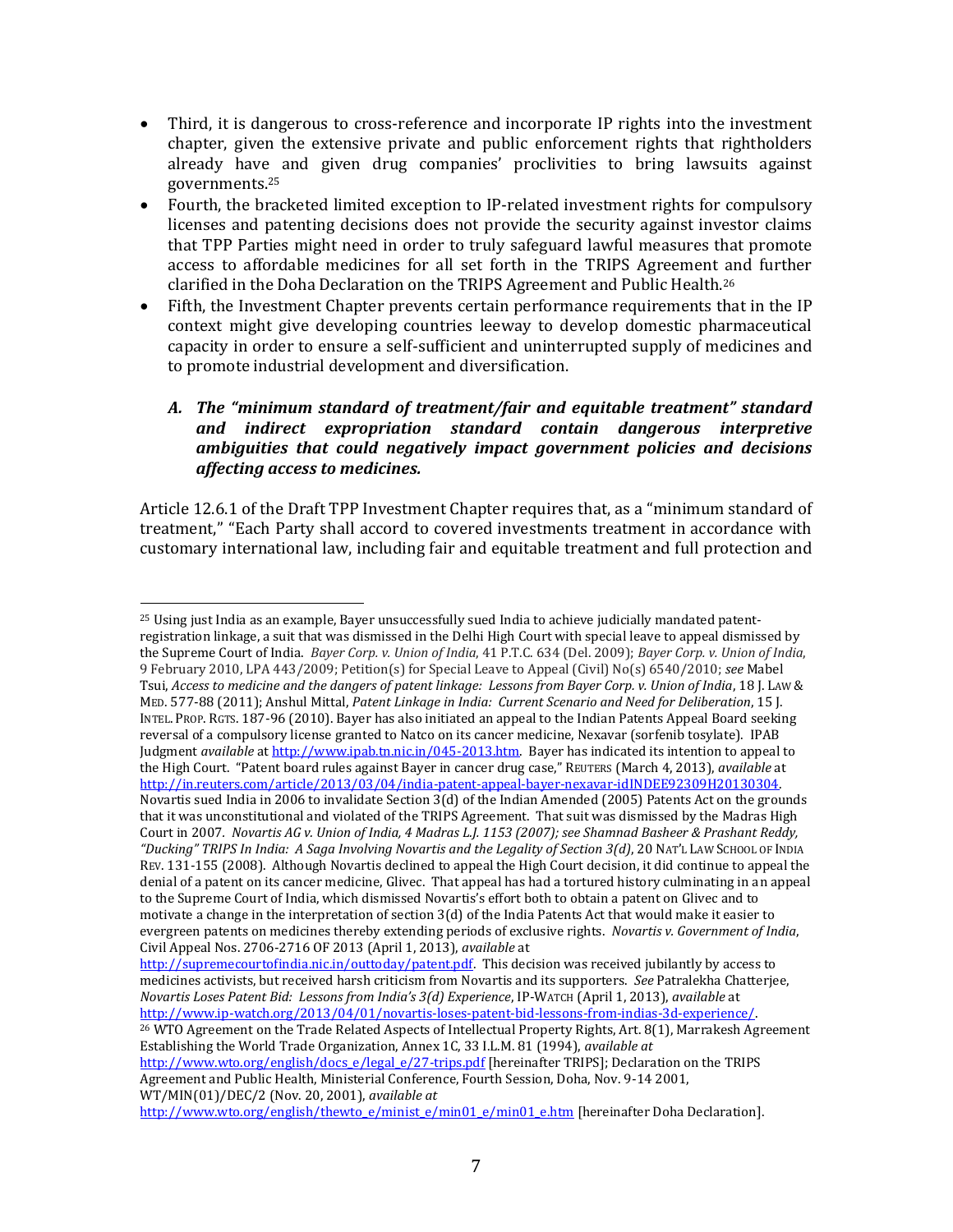security."<sup>27</sup> Although subparagraph 1 does not require treatment in addition to or beyond that required by customary international law, subparagraph 2(a) interprets "fair and equitable treatment" to include "the obligation not to deny justice in criminal, civil, or administrative adjudicatory proceedings in accordance with the principle of due process embodied in the principal legal systems of the world."28 Investor-state tribunals have used increasingly expansive interpretations of this "minimum standard of treatment" that depart further and further from the "customary international law" actually practiced by States, despite a U.S.-sponsored annex, first inserted in the Central America Free Trade Agreement (CAFTA), defining customary international law as resulting from the "general and consistent practice of States" (compare Annex 12-B in the Draft TPP Investment Chapter).29 Indeed, in the recent ruling on the *Railroad Development Corporation v. Republic of Guatemala* case brought under CAFTA, an investor-state tribunal simply ignored the CAFTA annex and arguments from four governments that the minimum standard of treatment for foreign investors needed to be based on state practice, opting instead to borrow a more expansive interpretation of the standard from another tribunal.<sup>30</sup>

That more elastic interpretation of the minimum standard of treatment came from the 2004 NAFTA case known as *Waste Management, Inc. v. United Mexican States II.*<sup>31</sup> In its award, the tribunal defined a violation of the minimum standard of treatment as entailing state conduct that is "arbitrary, grossly unfair, unjust or idiosyncratic, is discriminatory and exposes the claimant to sectional or racial prejudice, or involves a lack of due process leading to an outcome which offends judicial propriety." $32$  The tribunal noted that this might be the case where there has been a "manifest failure of natural justice in judicial proceedings or a complete lack of transparency or candor in an administrative process."<sup>33</sup> More problematically, the tribunal decided that if a state breaches "representations" that were "reasonably relied upon" by investors at the time of investment, that breach constitutes evidence of unfair or inequitable conduct that violates the minimum standard of treatment.34 Some commentators, citing other expansive tribunal decisions, argue that the minimum standard of treatment goes so far as to protect the "reasonable expectations" of an investor even in the absence of direct representations, let alone binding commitments allowing unfettered and immutable market participation or profit-making opportunities.<sup>35</sup> Such expansive interpretations of the "minimum standard of treatment" have made these claims an investor favorite. In nearly 75% of the investor-state cases that a foreign investor has "won" under U.S. FTAs and BITs, the tribunal cited a "minimum standard" violation to rule against the respondent Party.<sup>36</sup>

l

<sup>27</sup> Draft TPP Investment Chapter *supra* note 23.

<sup>28</sup> *Id*.

<sup>29</sup> *Id*. For a chronology of tribunals' elastic interpretations of the minimum standard of treatment, *see* Public Citizen, "Memorandum on "Fair and Equitable Treatment" and Investors' Reasonable Expectations: Rulings in U.S. FTAs & BITs Demonstrate FET Definition Must be Narrowed" (September 2012), *available* at [http://www.citizen.org/documents/MST-Memo.pdf?iframe=true&width=100%&height=100%.](http://www.citizen.org/documents/MST-Memo.pdf?iframe=true&width=100%25&height=100%25)

<sup>30</sup> For more information on the case and its expansive interpretation of the minimum standard, *see* Public Citizen, *Railroad Development Corporation (RDC) v. Guatemala*, *available* a[t http://www.citizen.org/RDC-vs-](http://www.citizen.org/RDC-vs-Guatemala#!prettyPhoto[iframe]/0/)[Guatemala#!prettyPhoto\[iframe\]/0/.](http://www.citizen.org/RDC-vs-Guatemala#!prettyPhoto[iframe]/0/)

<sup>31</sup> Decision *available at* [http://www.state.gov/documents/organization/34643.pdf.](http://www.state.gov/documents/organization/34643.pdf)

<sup>32</sup> *Id.* ¶ 89.

<sup>33</sup> *Id.*

<sup>34</sup> *Id.*

<sup>35</sup> *See* Fiona Campbell, *Fair and Equitable Treatment in International Investment Agreements*, Institute for Sustainable Development (2007), *available at* [http://www.iisd.org/pdf/2007/inv\\_fair\\_treatment.pdf.](http://www.iisd.org/pdf/2007/inv_fair_treatment.pdf)  <sup>36</sup> *See* Public Citizen's memo: [http://www.citizen.org/documents/MST-](http://www.citizen.org/documents/MST-Memo.pdf?iframe=true&width=100%25&height=100%25)[Memo.pdf?iframe=true&width=100%&height=100%.](http://www.citizen.org/documents/MST-Memo.pdf?iframe=true&width=100%25&height=100%25)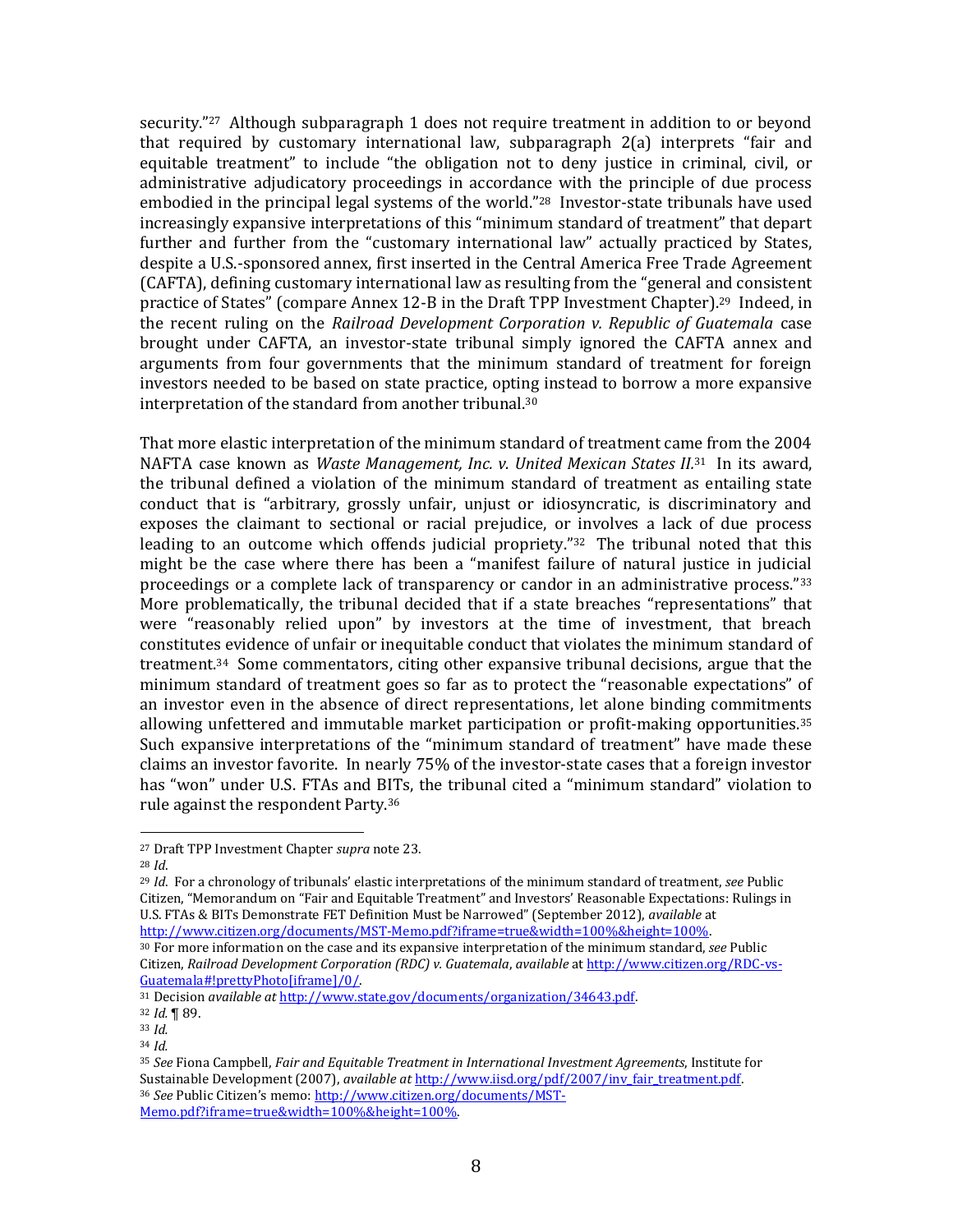In the pharmaceutical context, foreign investors might claim that the "minimum standard of treatment" covers their reasonable expectations for future profits arising from the granting or even filing of intellectual property claims. Changing or re-interpreting substantive IP standards or guidelines judicially, administratively deciding pre- or post-grant patent oppositions in favor of challengers, or adjudicating exceptions to granted rights might all be interpreted as violating a minimum standard of treatment. In sum, whenever foreign IP rightholders disagree with judicial or administrative decisions or think that those decisions are insufficiently transparent or candid, the foreign rightholder could potentially bring investment chapter claims directly against the government without ever being required to even exhaust domestic appeal mechanisms.

These concerns are no longer purely speculative. A major international corporate law firm, Jones Day, has directly counseled pharmaceutical companies about foreign investor claims they might bring against India:

[T]he basic patentability standards of the TRIPs agreement have been guaranteed to Novartis' investments in India ever since India agreed to become TRIPs-compliant in 2005; denying a patent in violation of those standards therefore may constitute a violation of the fair and equitable treatment standard. In Bayer's case, the sheer length of time for which the compulsory license was granted to the Indian company—i.e., the "balance term of the patent"—and the fact that no national health "emergency" exists to justify such a license over a "non-life saving drug," are just two reasons to suggest that India has run afoul of Article 31 of TRIPs.<sup>37</sup>

Article 12.12 of the Draft TPP Investment Chapter also prohibits direct and "indirect expropriation" of a covered investment, which includes failure to pay full market value upon expropriation. <sup>38</sup> Although there is an exception in subparagraph 5 with respect to "compulsory licenses granted in relation to intellectual property rights in accordance with the TRIPS Agreement," this exception would not appear to cover exceptions to data exclusivity or patent-registration linkage rights nor many other patent related claims. Even the broader bracketed portion of subparagraph 5, which includes an exception to the expropriation rule for "the revocation, limitation, or creation of intellectual property rights,

[http://www.jonesday.com/files/Publication/96b88f45-3c81-4e6e-b640-](http://www.jonesday.com/files/Publication/96b88f45-3c81-4e6e-b640-9ca243920ad5/Presentation/PublicationAttachment/523d7608-c58a-4bab-bd96-9e1d121287ea/Treaty%20Protection.pdf)

<sup>37</sup> Jones Day Commentary, "Treaty Protection for Global Patents: A Response to a Growing Problem for Multinational Pharmaceutical Companies," 3 (October 2012), *available* at

[<sup>9</sup>ca243920ad5/Presentation/PublicationAttachment/523d7608-c58a-4bab-bd96-](http://www.jonesday.com/files/Publication/96b88f45-3c81-4e6e-b640-9ca243920ad5/Presentation/PublicationAttachment/523d7608-c58a-4bab-bd96-9e1d121287ea/Treaty%20Protection.pdf)

[<sup>9</sup>e1d121287ea/Treaty%20Protection.pdf.](http://www.jonesday.com/files/Publication/96b88f45-3c81-4e6e-b640-9ca243920ad5/Presentation/PublicationAttachment/523d7608-c58a-4bab-bd96-9e1d121287ea/Treaty%20Protection.pdf) The *Novartis v. India* case, discussed *supra* note 25, involved the denial of an evergreening patent on Glivec, an important cancer medicine. The Bayer case referred to involves india first grant of a compulsory license, also on a cancer medicine. *Id.* What's striking about the Jones Day advice is that it's so inaccurate on the law. Although TRIPS Article 31, *supra* note 26, does allow patent holders to seek termination of a compulsory licenses when the conditions giving rise to license have abated, there is no stated limitation in TRIPS on the duration of a license. Even more clearly, Article 31 contains no requirement whatsoever that compulsory licenses on medicines can only be granted for "emergencies" or that they are limited to lifesaving medicines. (Note: it is frankly bizarre that Jones Day would suggest that Bayer's cancer drug is not a life-saving drug since extended life is something that Bayer has consistently claimed since it brought its medicine to the market.) Compulsory licenses under TRIPS can be granted for non-emergency conditions routinely, but unlike licenses granted in emergencies or for public, non-commercial use or to remedy anti-competitive behavior such licenses require an attempt to negotiate a voluntary license with the patent holder on reasonable terms. Likewise, compulsory licenses can be granted on medicines that respond to any health need, not just life-saving need. Both of these points were directly addressed and clarified in the Doha Declaration, *supra* note 26, at ¶ 5.

<sup>38</sup> Draft TPP Investment Chapter *supra* note 23.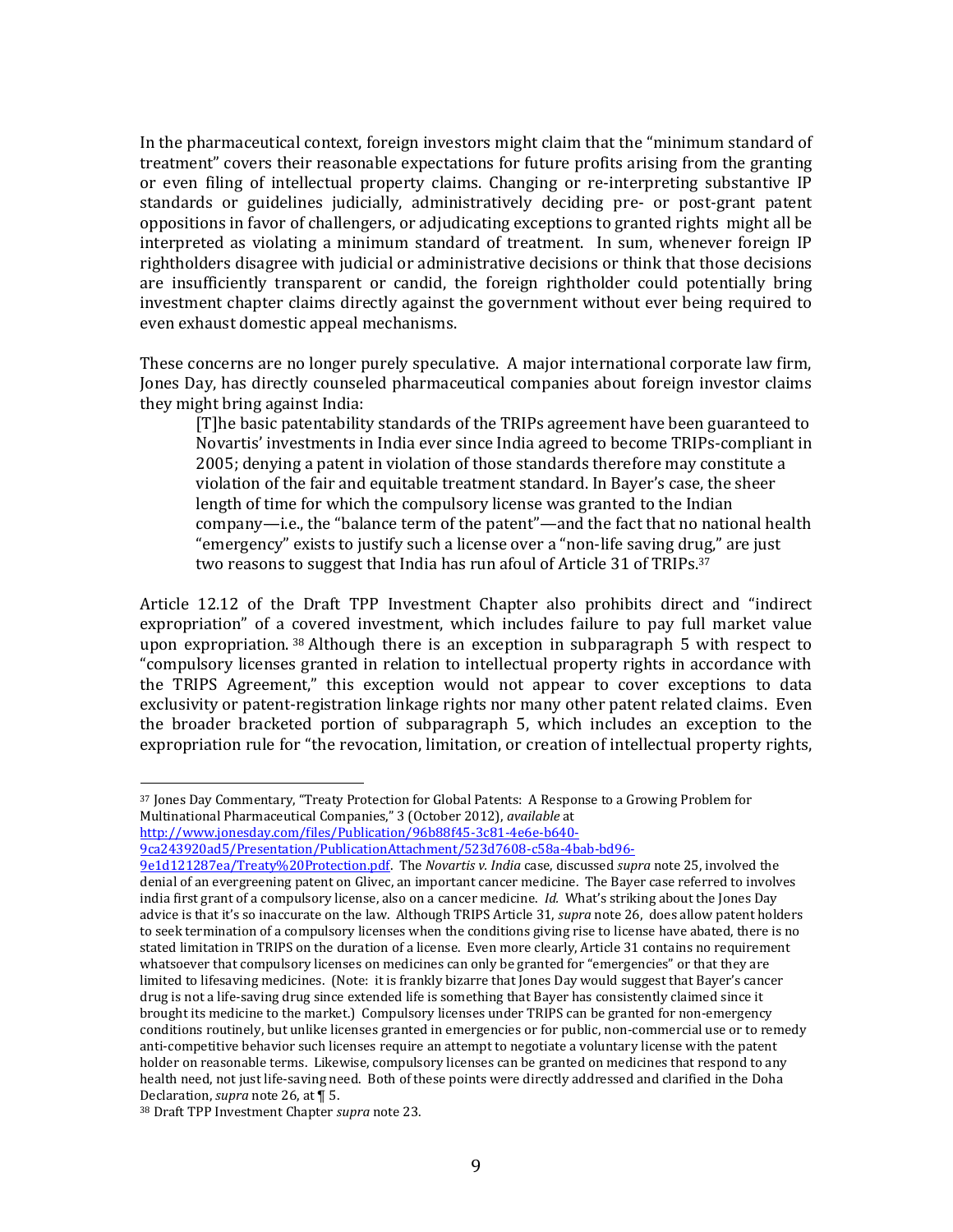to the extent that such issuance, revocation, limitation, or creation is consistent with Chapter  $\Box$  (Intellectual Property Rights),"<sup>39</sup> as important as it may be if adopted, does not give rights to create novel exceptions to intellectual property rights in the absence of full remuneration. Pursuant to the indirect expropriation rule, it would become unlawful, arguably, to create a new public health exception to data exclusivity or to require disclosure of the international proprietary name of active pharmaceutical ingredients on medicinesrelated patents. Likewise, payment of partial liability payments or royalties would not suffice to escape indirect expropriation strictures. Finally, the subparagraph 5 language would not prevent the foreign IP-investor from advancing even more fanciful interpretations of what is "inconsistent" with the IP Chapter as we will see further below with respect to the *Eli Lilly v. Canada* investor complaint.

Possible meanings of indirect expropriation are addressed further in proposed Annexes 12- B, C, and D and clarify the imperative to protect investor expectations. Annex 12-C is the most far reaching clarification and requires a case-by-case, fact-based inquiry that considers subparagraph 4(a) factors:

(i) the economic impact of the government action, although the fact that an action or series of actions by a Party has an adverse effect on the economic value of an investment, standing alone, does not establish that an indirect expropriation has occurred; (ii) the extent to which government action interferes with *distinct, reasonable investment-backed expectations* (emphasis added); and (iii) the character of the government action.<sup>40</sup>

Subparagraph (b) sets some loose boundaries on those expectations:

Except in rare circumstances, non-discriminatory regulatory actions by a Party that are designed and applied to protect the legitimate public welfare objectives [23 For greater certainty, the list of legitimate public welfare objective in this subparagraph is not exhaustive] such as public health, safety, and the environment, do not constitute indirect expropriations.<sup>41</sup>

Although this public welfare exception helpful, it is not an absolute privilege. Investors can claim: (1) that their cases are the rare ones where even non-discriminatory regulation is not permitted, (2) that the regulatory actions are discriminatory, e.g., targeted solely at or disproportionately applied to pharmaceutical investors, or (3) that the interests being protected are not legitimate.

To give concrete examples, if a compulsory license were granted on a medicine pursuant to the Paragraph 6 System, $42$  would that be deemed confiscatory? Some commentators have

<sup>39</sup> *Id*.

<sup>40</sup> *Id*.

<sup>41</sup> *Id*.

 $42$  A special waiver was adopted by the WTO on August 6, 2003, providing for compulsory licenses permitting export/import of unlimited exportation of specified quantities of particular medicines when the importing country has insufficient manufacturing capacity to operationalize a domestic compulsory license. WTO Implementation of Paragraph 6 of the Doha Declaration on the TRIPS Agreement and Public Health, *available at* [http://www.wto.org/english/tratop\\_e/trips\\_e/implem\\_para6\\_e.htm.](http://www.wto.org/english/tratop_e/trips_e/implem_para6_e.htm) [Hereinafter Paragraph 6 System.] *See* Brook K. Baker, *Arthritic Flexibilities for Accessing Medicines: Analysis of WTO Action Regarding Paragraph 6 of the Doha Declaration on the TRIPS Agreement and Public Health*, 14 IND. INT'L & COMP. L. REV. 613-715 (2004). Although an amendment based on the Paragraph 6 System was proposed in 2005, Article 31bis, it has not yet been ratified by sufficient number of WTO members to become effective. I use this example because even if the compulsory license exception is adopted in the Draft TPP Investment Chapter it is not clear that Paragraph 6 System licenses would be judged to have been issued "in accordance with the TRIPS Agreement."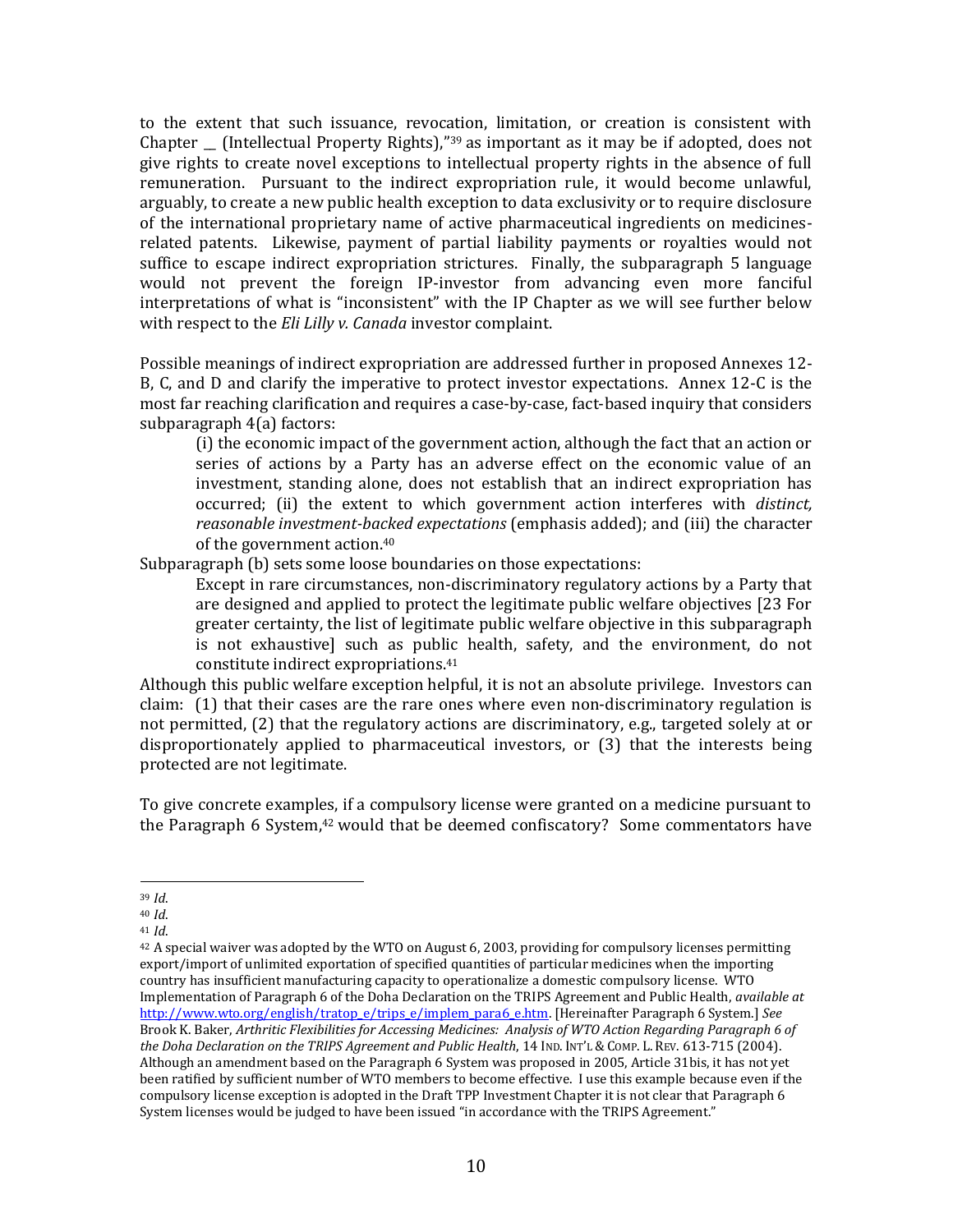suggested that compulsory licenses in general should be considered a taking, others not.<sup>43</sup> but what if the compulsory license displeased the foreign patent holder's legal sensitivities in some regard? To use another example, if a compulsory licensing regime were to have a local working requirement – as is true in India and Brazil, a foreign pharmaceutical investor might claim this objective was a rare, challengeable circumstance, or that is evidenced discriminatory bias in favor of domestic firms, or that local working requirements violate TRIPS Article 27.1 by discriminating against imports. Likewise, if facially neutral compulsory licensing rights were used more routinely to grant pharmaceutical-related licenses, as has occurred in Indonesia, which recently issued compulsory licenses on seven different hepatitis and antiretroviral medicines,<sup>44</sup> the pharmaceutical investor might claim field-of-technology "discrimination" in violation of Article 27.1. Finally, if the royalty rate did not adequately compensate for lost profits from a drug company's perspective, especially in comparison to the much higher absolute value of royalty rates in commercial transactions, the royalty rate might be deemed confiscatory.<sup>45</sup>

Jones Day has practical advice for transnational drug companies with respect to such compulsory-license-based indirect expropriation claims:

Because exclusivity is a central feature to an intellectual property asset like a patent, the grant of a compulsory license significantly devalues that asset, and thus arguably "ha[s] an effect equivalent to … [an] expropriation" under international law. In that situation, "compensation … shall be equivalent to the value of the expropriated … investment immediately before the date on which such expropriation … became publicly known" A nominal 6 percent royalty—which Bayer received as compensation for the Nexavar compulsory license—may arguably fall below this threshold and give rise to an actionable claim for indirect expropriation.<sup>46</sup>

Jones Day goes further and explains that the issuance of the Bayer compulsory license might also have denied Bayer effective means to protect its rights within the domestic legal system since it was not granted interlocutory injunctions against the production of generic medicines during the pendency of its appeals.<sup>47</sup>

### *B. Foreign investor's rights to national treatment and to most favored nation treatment authorizes imaginative discrimination claims*

Article 12.4 contains the relevant definitions of National Treatment:

1. Each Party shall accord to investor of another Party *treatment no less favourable than that it accords, in like circumstances, to its own investors* with respect to the

 $\overline{a}$ <sup>43</sup> *Cf*. Peter B. Rutledge, *TRIPS and BITS: An Essay on Compulsory Licenses, Expropriation, and International Arbitration*, 13 N.C. J. LAW & TECH. 149 (2012) with Christopher Gibson, *A Look at the Compulsory License in Investment Arbitration: The Case of Indirect Expropriation*, 25 AM. U. INT'L L.R. 357-422 (2010).

<sup>44</sup> Public Citizen, Breaking News: Indonesia Licenses Patents for Seven HIV & Hepatitis B Medicines - Precedent-*Setting Government Order has Extraordinary Lifesaving Potential* (2012), *available* a[t http://www.citizen.org/PC](http://www.citizen.org/PC-statement-on-compulsory-licensing-in-Indonesia)[statement-on-compulsory-licensing-in-Indonesia.](http://www.citizen.org/PC-statement-on-compulsory-licensing-in-Indonesia) 

<sup>45</sup> For a discussion of royalty rates, *see* James Love, *Remuneration Guidelines for Non-Voluntary Use of a Patent on Medical Technologies*, WHO Health Economics and Drugs TCM Series No. 18 (2005), *available* at [http://www.who.int/hiv/amds/WHOTCM2005.1\\_OMS.pdf.](http://www.who.int/hiv/amds/WHOTCM2005.1_OMS.pdf) 

<sup>46</sup> Jones Day Commentary, *supra* note 37, at 3 (citations omitted). This claim by Jones Day is also far-fetched since compulsory licenses have been expressly authorized by international treaties, including the Paris Convention, since the late 19th century and compulsory licensing rules were enshrined in Indian law well before Bayer applied for its patent on Nexavar. Paris Convention for the Protection of Industrial Property, Art. 5(a)(2). <sup>47</sup> *Id*.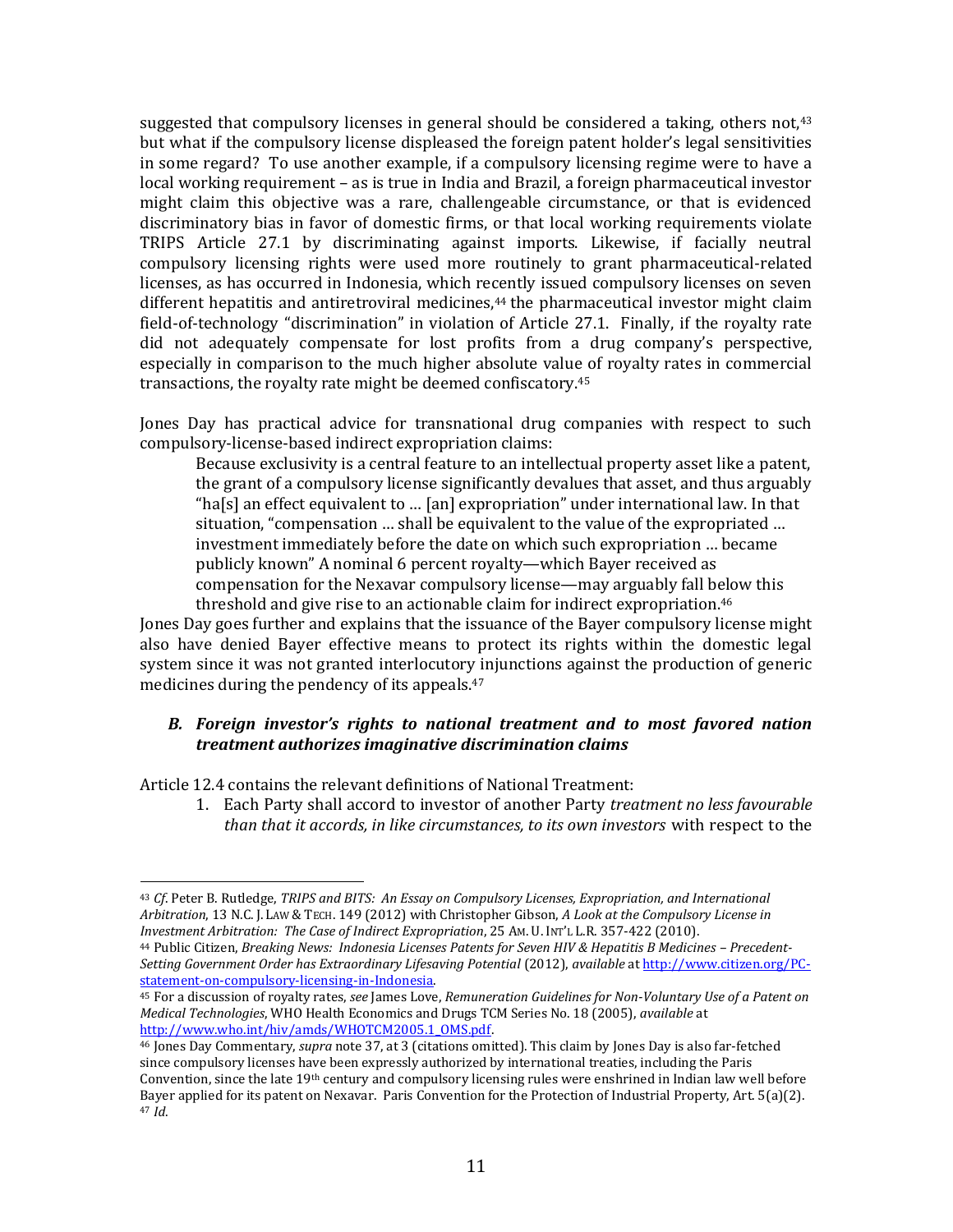establishment, acquisition, expansion, management, conduct, operation, and sale or other disposition of investments in its territory.

2. Each Party shall accord to covered investments *treatment no less favourable than that it accords, in like circumstances, to investments in its territory of its own investors* with respect to the establishment, acquisition, expansion, management, conduct, operation, and sale or other disposition of investments in its territory. (Emphases added.)<sup>48</sup>

In sum national treatment prevents favoritism toward domestic investors compared to foreign investors. On this grounds, as argued by Jones Day, compulsory licenses granted to domestic companies,<sup>49</sup> especially pursuant to local manufacturing requirements, would violate national treatment – domestic generic firms would obtain investment advantages that the foreign originator firm does not have unless it sets up a local manufacturing facility.<sup>50</sup> Similarly, the denial of a patent or invalidation of a patent owned by a foreign inventor by a national patent office or court might result in a national treatment discrimination claim if domestic inventors were allegedly being treated more favorably in similar circumstances.

Most-favored nation treatment is defined in Article 12.5:

- 1. Each Party shall accord to *investor of another Party treatment no less favourable than that it accords, in like circumstances, to its own investors of any other Party or of any non-Party* with respect to the establishment, acquisition, expansion, management, conduct, operation, and sale or other disposition of investments in its territory.
- 2. Each Party shall accord to *covered investments treatment no less favourable than that it accords, in like circumstances, to investments in its territory of investors of any other Party or of any non-Party* with respect to the establishment, acquisition, expansion, management, conduct, operation, and sale or other disposition of investments in its territory.
- 3. For greater certainty, the treatment referred to in this Article does not encompass international dispute resolution procedures or mechanisms such as those include in Section B [referencing customary international law which arises from "a general and consistent practice of States that they follow from a sense of legal obligation"]. (Emphases added.) $51$

MFN allows investors to expand their rights beyond those negotiated in a particular treaty by shopping for better investment rights in other international investment agreements and/or in other kinds of agreement incorporated by reference into the investment chapter or related provisions. Investors in the past have used MFN to seek better procedural treatment, expanded scope of protection, and stronger substantive rights. For example, one expanded right that might be available are so-called pre-establishment rights, which provide foreign investors with enforceable minimum guarantees of access to the market via removal of barriers to entry and a certain level of predictability, security, and transparency

<sup>48</sup> Draft TPP Investment Chapter *supra* note 23.

<sup>49</sup> Granting compulsory licenses to local firms is completely lawful under Article 31 of the TRIPS Agreement, though it is also lawful to issue a compulsory license to a foreign company and to import the medicine. This importation strategy is easily pursued if there is no patent in the foreign country where the foreign licensee is located. If there is a patent, a compulsory license would have to be issued to the same manufacturer by the exporting country. *See* Brook K. Baker, *Processes and Issues for Improving Access to Medicines: Willingness and Ability to Utilize TRIPS Flexibilities in Non-Producing Countries*, U.K. Dept. for Int'l Development, Health Systems Resource Centre (2004)

<sup>50</sup> Jones Day Commentary, *supra* note 37, at 3.

<sup>51</sup> Draft TPP Investment Chapter *supra* note 23.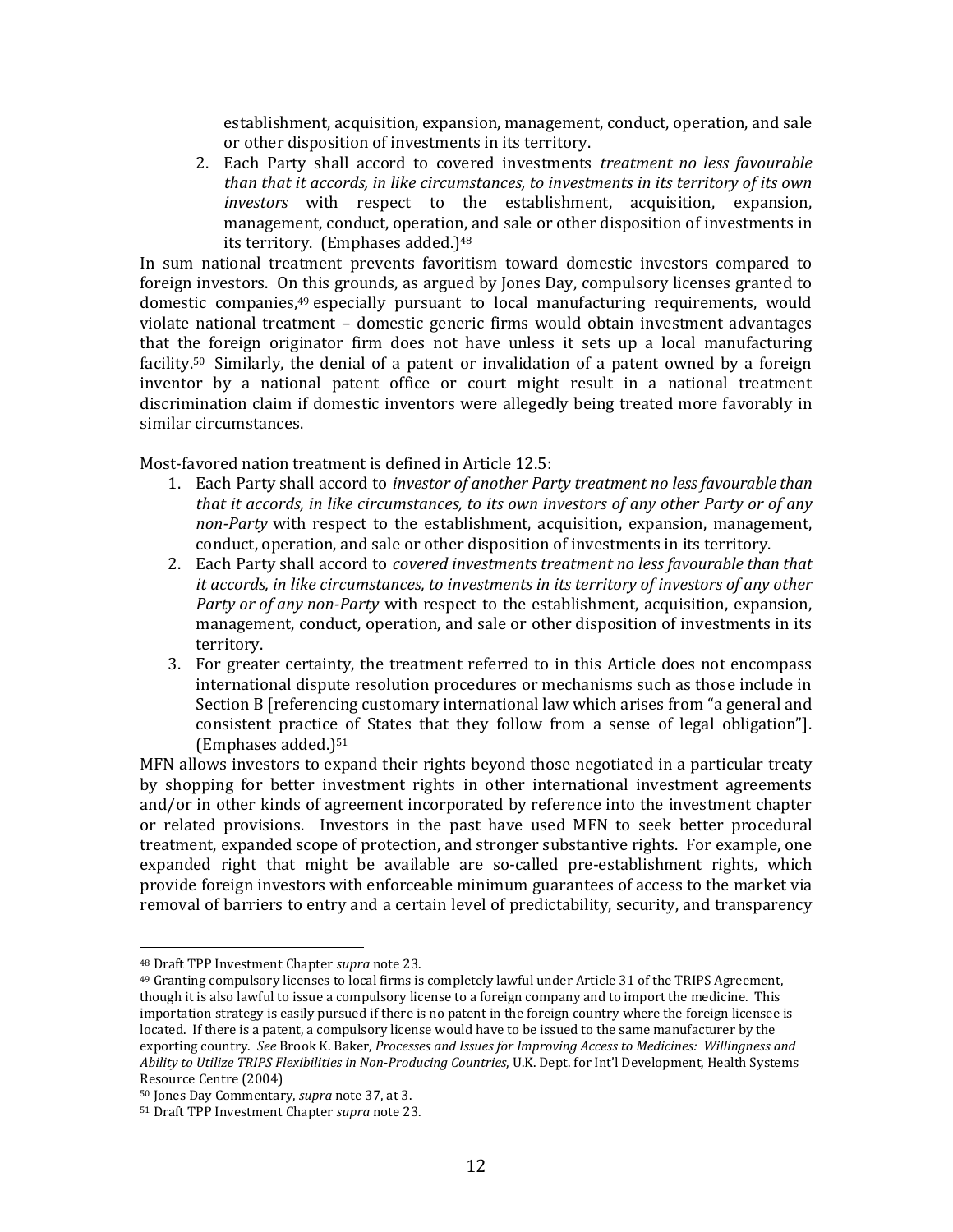as to entry conditions. In other words, pre-establishment protections ensure that an investor can get its foot in the door.52 This right is particularly important for foreign IP right holders who have a firm sense of entitlement once they have received a patent in a patent friendly country like the U.S. For example, to support its claim for patent protection in India on Glivec, Novartis made much of the fact that Glivec had been patented by "40 other countries."

### *C. The implicit and explicit inclusion of IP rights as protected investments is deeply problematic with respect to medicines*

The Article 12.2 definition of "investment" is broad enough to cover medicines-related intellectual property rights (patents, data and other trade secrets) in that it only requires "*commitment of capital or other resources*, *the expectation of gain or profit*, or the assumption of risk (emphasis added)." <sup>53</sup> Pharmaceutical inventions typically involve investment of capital or other resources during the research and development process. Similarly, by granting rights to exclude others, IPRs certainly create an expectation of gain or profit – indeed an expectation of monopoly rents. Accordingly, unless IP rights are expressly excluded from the investment chapter and from the definition of "investment," there is a risk that IPRs, which routinely require both commitments of capital and an expectation of profit, would be implicitly covered. In this regard, it is also important to point out that the definitions of covered "investors" covers pre-establishment rights, rights that arise even before the foreign investment has been made.<sup>54</sup>

However, the proposed definition of investment goes further to directly reference: (g) "intellectual property rights [which are conferred pursuant to domestic laws of each Party]."<sup>55</sup> The unbracketed text protecting any and all intellectual property rights is problematic in at least five ways, given uncertainty about the intended breadth of its coverage.

First, "intellectual property rights" could be interpreted over broadly to include all of the IPRs codified in the loose language of the TRIPS Agreement. For example, TRIPS Agreement Art. 39.3 currently provides data protection against "unfair commercial use" for undisclosed data compiled at consideration expense and submitted to regulatory authorities. Major transnational pharmaceutical companies and EU and US trade negotiators have consistently interpreted this language as requiring data exclusivity – monopoly control over the data so as to prevent regulatory reliance on or reference to the data when considering a generic company's attempt to register an equivalent product. Many other countries and leading expert commentators believe that Art. 39.3 does not require data exclusivity, a protection explicitly rejected during the negotiation of the TRIPS Agreement.<sup>56</sup> At present, the only

 $\overline{a}$ <sup>52</sup> *See* Andrew Paul Newcombe, Lluís Paradell, LAW AND PRACTICE OF INVESTMENT TREATIES: STANDARDS OF TREATMENT, 137-139 (Kluwer Law Int'l, the Netherlands, 2009).

<sup>53</sup> Draft TPP Investment Chapter *supra* note 23.

<sup>54</sup> The definition of investor of a Party and investor of a non-Party both reference "an investor that attempts to make" an investment in a country. Footnotes 7 and 8 both clarify: "For greater certainty, the Parties understand that an investor 'attempt to make' an investment when that investor has taken concrete action or actions to make an investment, such as channeling resources or capital in order to set up a business, or applying for permits or licenses." *Id.*

<sup>55</sup> *Id.*

<sup>56</sup> *See e.g*., Carlos Correa, PROTECTION OF DATA SUBMITTED FOR THE REGISTRATION OF PHARMACEUTICALS: IMPLEMENTING THE STANDARDS OF THE TRIPS AGREEMENT (2002); Brook K. Baker, *Ending drug registration apartheid – taming data exclusivity and patent/registration linkage*, 34 AM. J. LAW & MED. 303-344 (2008).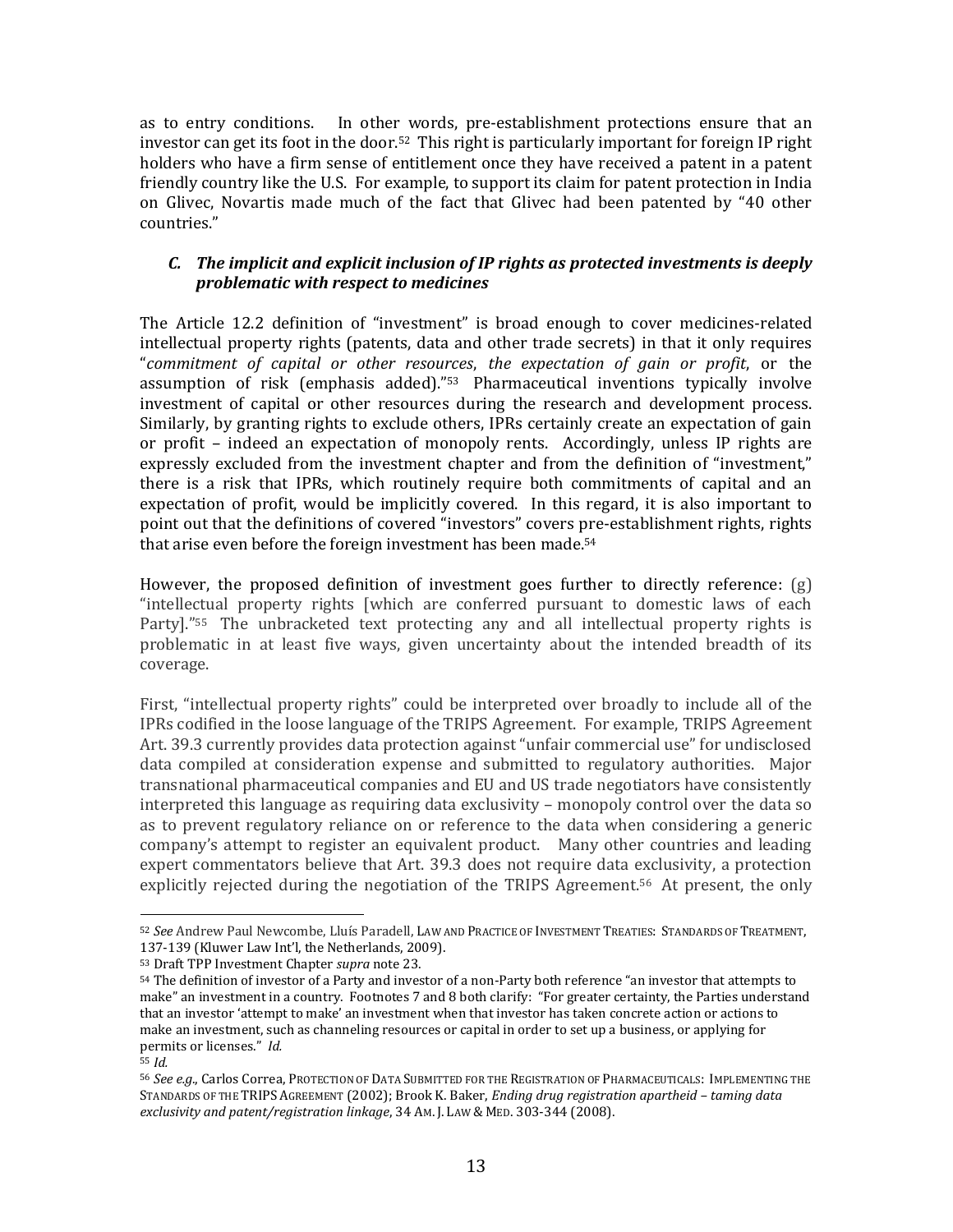way that this interpretive battle can be decided multilaterally is for an aggrieved WTO Member to bring a WTO complaint against another Member, such as India, which refuses to provide data exclusivity. However, despite intense industry lobbying on this issue, the Office of the United States Trade Representative (USTR) has initiated only one such complaint against Argentina and subsequently abandoned it<sup>57</sup> because of concerns that it would lose and because of other complex political calculations that structure a Member's decision to fully prosecute a WTO complaint or not.

However, if the Draft TPP Investment Chapter is adopted, even if the US proposal for data exclusivity in its IP Chapter were to be rejected, a foreign pharmaceutical company could bring an extra-judicial arbitral claim (e.g. violation of reasonable expectations covered by the minimum standard of treatment) against a TPP Party based on an interpretive dispute whether TRIPS requires data exclusivity. In fact, Bayer sought a related, judicially imposed rule on patent-registration linkage in India and lost.58 The company would hope that the revolving-door trade lawyers selected to lead the investor-state dispute resolution tribunal would adopt the company's position despite convincing expert opinion and widespread state practice to the contrary. In essence, the foreign investor will have gained an alternative forum for seeking to enforce novel interpretations of TRIPS and thereby gain new data monopolies. The foreign pharmaceutical IP-investor, in all probability from the US or Europe, would have rights that no domestic pharmaceutical company would have. The foreign IP-investor could choose to appeal an adjudicatory loss and thereafter still seek separate investor-state arbitration or it could avoid the appeal process entirely and go straight to arbitration.

Second, not only might the loose and sometimes ambiguous language of TRIPS be interpreted expansively to justify an investor-state arbitral proceeding, but that same foreign IP investor might over-strenuously interpret the expanded IP rights conferred by the TPP itself.<sup>59</sup> For example, a Party might decide that it has a public-health flexibility  $$ and a human rights need – to enact an exception to TPP-based data exclusivity rights in the event of the issuance of a TRIPS- or TPP-compliant compulsory license. The adversely affected "investor" might conclude that the express language of the TPP IP chapter does not authorize such an exception and that the failure to pay total compensation (not a mere royalty) is an indirect expropriation or alternatively, if the decision were adjudicatory, that its reasonable expectations of data-based market exclusivity has been violated. This latter, minimum-standard-of-treatment claim would be strengthened since there is little international state practice at present of enacting exceptions to data exclusivity. Once again a U.S.-based foreign investor would not need to convince the USTR to file a WTO or TPP

 $\overline{a}$ <sup>57</sup> The United States brought a WTO complaint against Argentina on the grounds that Argentinian law had no exclusivity for test data. (30) After almost 2 years, the dispute was settled at the consultation stage and without a hearing. On May 2002, the Governments of the U.S and Argentina agreed "should Argentinean law be inconsistent with Article 39.3 ... Argentina agrees to submit to the National Congress within one year an amendment to Argentinean law, as necessary, to put its legislation in conformity with its obligations under Article 39.3." *See* Notification of Mutually Agreed Solution According to the Conditions Set Forth in the Agreement, 20 June 2002, (IP/D/18/Add. 1, IP/D/22/Add. 1), *available at*

[www.wtocenter.org.tw/SmartKMS/fileviewer?id=18205.](http://www.wtocenter.org.tw/SmartKMS/fileviewer?id=18205) As expected, Argentina did not accept the U.S. claim that exclusive rights should be granted for test data and left its law unchanged.

<sup>58</sup> Tsui, *supra* note 25, at 577-88.

<sup>59</sup> This possibility has strong support in another section of the Draft TPP Investment Chapter *supra* note 23, Art. 12.12.5, which, in bracketed text, creates an exception with respect to remedies for direct or indirect expropriation pertaining to the revocation, limitation, or creation of intellectual property rights, to the extent that such issuance, revocation, limitation or creation is consistent with the IP chapter.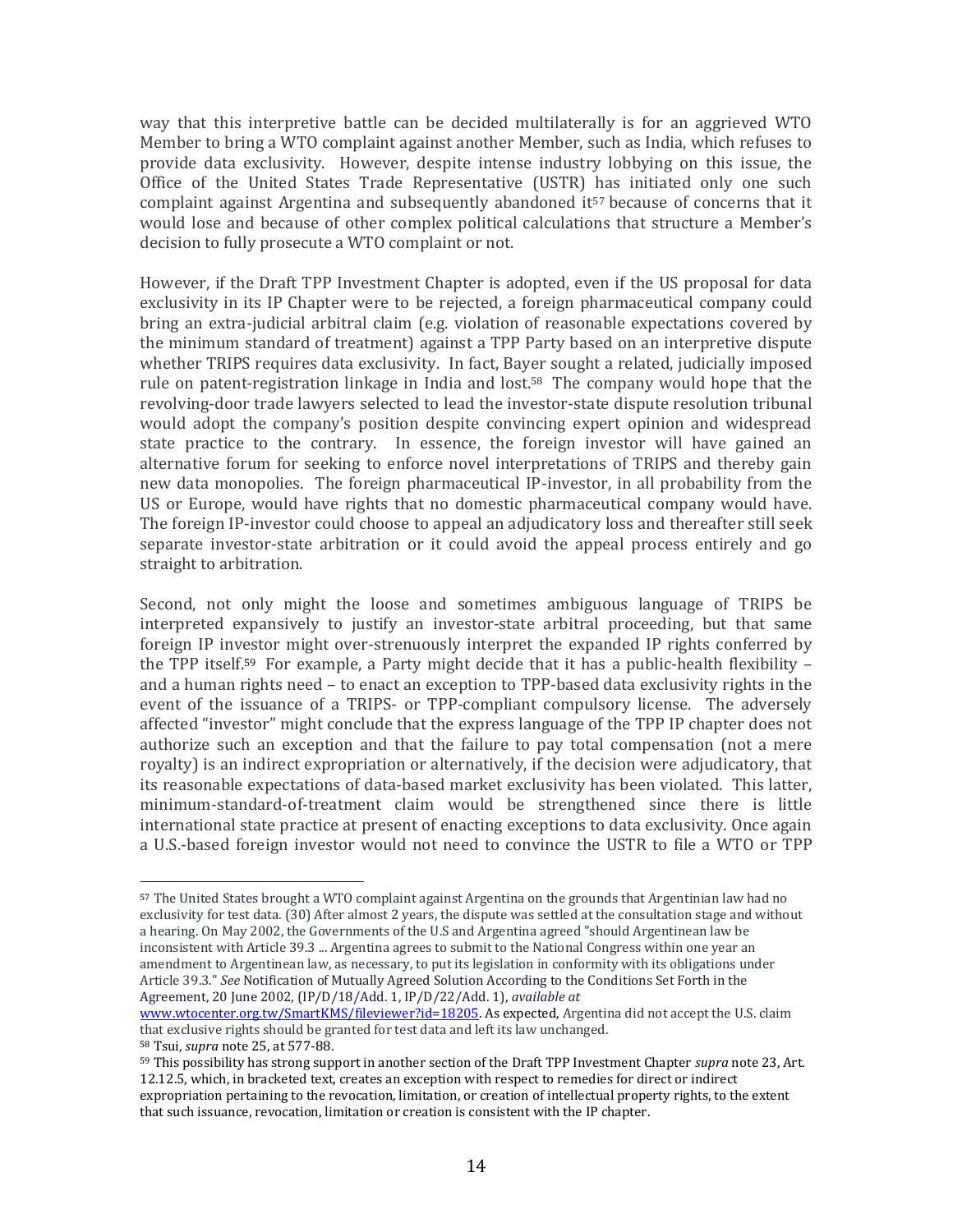state-to-state dispute – it could do so unilaterally; moreover, it could bypass the Party's judicial procedures and jump straight into pro-industry arbitral proceedings. The company would bet that the revolving door justice of non-democratically selected arbitrators, who move seamlessly from representing IP rightholders, advising and representing governments, and putting on the false cloak of arbitral neutrality, would prevail. Worse yet, the mere threat of such a lawsuit could deter Parties from adopting lawful public health flexibilities that they might otherwise believe exist in the TPP because of the prohibitive costs of arbitral hearings and the risk of excessive judgments should they lose.

Third, a foreign pharmaceutical investor might simply rely on the TPP-compliant law of the TPP Party and claim that its investor rights had been infringed by an adverse decision on a pending IP claim. For example, if the TPP IP chapter requires countries to allow patents on new forms of existing medicines, a patent office might still conclude that a particular new polymorph form lacks an inventive step. The pharmaceutical company could argue that the TPP-compliant national law actually creates a presumption in favor of patentability of new forms and thus that it has an expectation of profit from exclusive rights on an evergreening patent. Instead of challenging the denial of its secondary patent application in court, the company could jump over that step and immediately charge dilution of its putative – but not yet granted – IP rights and expectations of profit in investor-state arbitration.

Fourth, there is a risk that a foreign IP rightholder might bring claims because of what it considers to be inadequate enforcement, e.g., the failure to criminally prosecute a trademark counterfeiter because of scarce prosecutorial and judicial resources or a failure to impose the level of damages that the IP rightholder proposes. Although the TRIPS Agreement mainly relies upon private enforcement, e.g., the creation of a procedurally fair judicial system for the private prosecution of IP infringement claims, the US TPP IP Chapter creates multiple new enforcement rights with respect to civil remedies, criminal sanctions, and border measures. Failure to provide "fair and equitable treatment" in "criminal, civil, or administrative adjudicatory proceedings in accordance with the principles of due process" constitutes an actionable minimum standard of treatment violation under Draft TPP Investment Chapter Article 12.6.2(a). Paradoxically, a government could face foreign investor claims for failure to unilaterally enforce what are fundamentally private rights – no longer could Parties use their TRIPS-compliant right not to prioritize publicly funded IP enforcement.60 Note as well, how cumulative IP-investors rights now are: (1) they can bring private claims based on longer, broader, easier-to-obtain, and longer patents rights and on new data exclusivity rights and they can get enhanced damages, injunctions, and seizure orders; (2) they can pursue stronger party-initiated border measures that could include seizures of goods in transit and rely on *ex parte*, *sua sponte* border measures by customs officials and seek criminal enforcement of IP rights; (3) when frustrated, they can lobby for state-to-state dispute resolution under the TPP; and (4) they can now challenge the state directly with investor-state dispute resolution and/or seek state-state investment arbitration. Although IP right-holders already have unique and special enforcement rights under the US TPP IP Chapter, now they get super-sized enforcement with investor-state arbitration.

<sup>60</sup> *Id*., Article 41.5: "It is understood that this Part does not create any obligation to put in place a judicial system for the enforcement of intellectual property rights distinct from that for the enforcement of law in general, nor does it affect the capacity of Members to enforce their law in general. *Nothing in this Part creates any obligation with respect to the distribution of resources as between enforcement of intellectual property rights and the enforcement of law in general*." (Emphasis added.)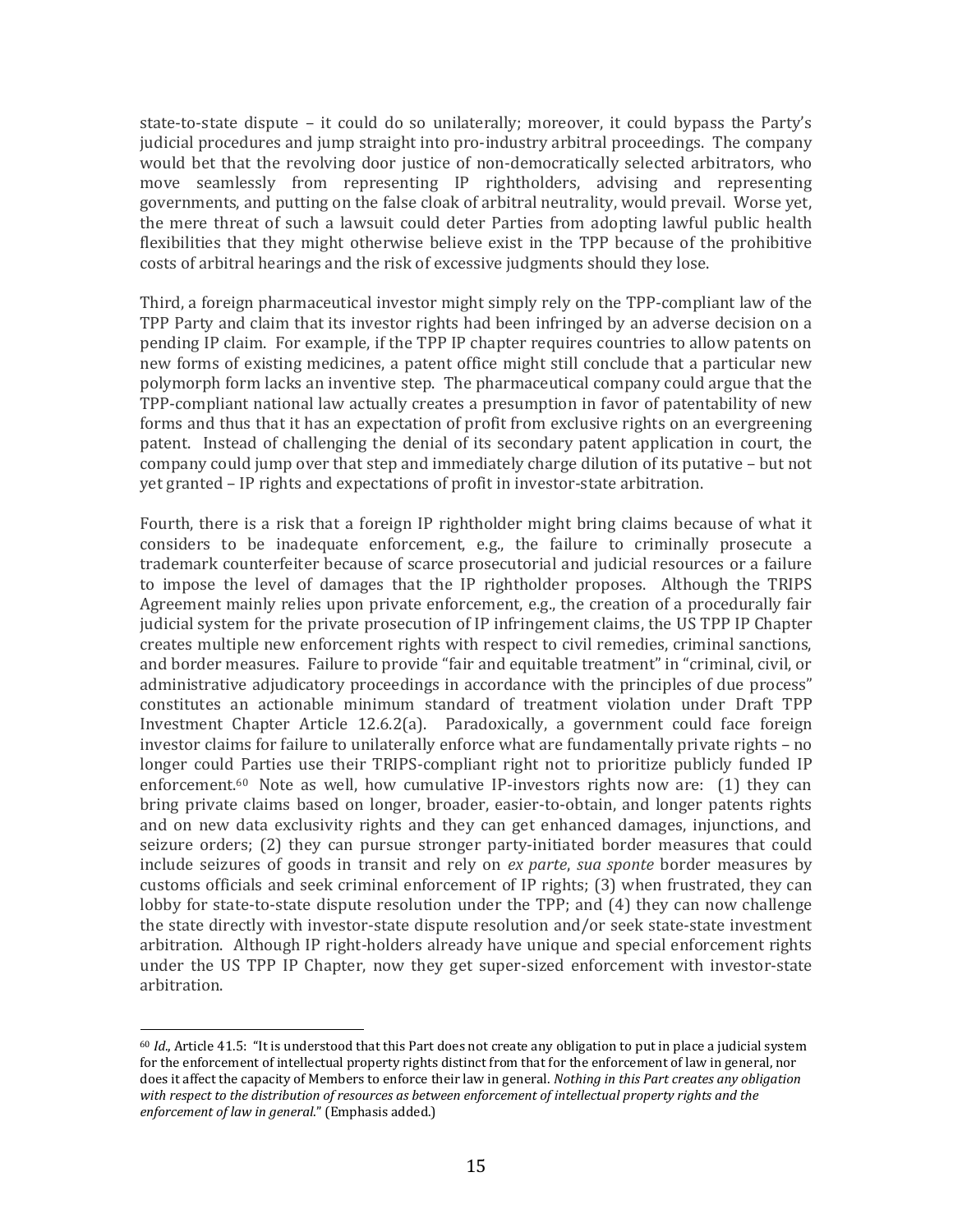Fifth, there is a risk that an IP rightholder might bring a claim because of a governmental failure to intercept alleged IP-infringing, in transit<sup>61</sup> medicines via stringent border measures. This too might violate the right to "fair and equitable treatment" in administrative border procedures. In the pharmaceutical context, drug companies have initiated seizures of medicines-in-transit on multiple occasions in Europe, not because they violated IP rights in the countries of origin or destination, but because they interfered with fictional patent rights in the transit country.62 Admittedly, the US TPP IP Chapter Proposal on border measures, Art. 14.1, instructs customs official to apply the law of the importing country, as required by TRIPS. However, trademark-related IP rights, including those involving confusingly similar drug names or trade dress, might be enforced through investor-state proceedings based on misunderstanding of the governing law and of trademark status in the importing country.

### *D. The compulsory licensing and bracketed patenting exception in the Draft TPP Investment Chapter are insufficient to protect Parties' legitimate interests to access affordable medicines*

Bracketed subparagraph 1(f) of Art. 12.7 prohibits a TPP Party from imposing or enforcing any investment-related requirement or enforcing any investment-related commitment or undertaking "to transfer a particular technology, a production process or other proprietary knowledge to a person in its territory."<sup>63</sup> If left in this form, such a provision could doom the right to issue compulsory or government use licenses. To partially remedy this problem, subparagraph 12.7.3(b)(i) eliminates this requirement where a TRIPS Art. 31, unauthorized-use license (or alternatively a TPP-compliant unauthorized-use license<sup>64</sup>) has been issued.65 Similarly, with respect to Art. 12.12, which prohibits the expropriation or nationalization of a covered investment either directly or indirectly, subparagraph 5 creates an exception for the issuance of compulsory licenses granted pursuant to the TRIPS Agreement. In addition, there is a bracketed addition to subparagraph 5 that extends the exception against prohibited expropriation or nationalization to other IP-related acts: "or to the revocation, limitation, or creation of IP rights, to the extent that such issuance, revocation, limitation, or creation is consistent with Chapter \_ (IP rights)."<sup>66</sup>

<sup>61</sup> The US TPP IP Chapter expressly covers goods in transit, Art. 14.4. Note, although Article 14 does not directly cover patent or data rights, medicines can get caught up in border measures based on claims that they their names or markings are confusingly similar to a registered trademark. One such case involved the seizure of medicines bearing the international non-proprietary name amoxicillin, which German border agents considered to be confusingly similar to the brand name drug, Amoxil. Christian Wagner‐Ahlfs, *Seizure of Indian generic amoxicillin in Frankfurt*, ESSENTIALDRUGS.ORG, *available at* 

[http://www.essentialdrugs.org/edrug/archive/200906/msg00014.php.](http://www.essentialdrugs.org/edrug/archive/200906/msg00014.php) 

<sup>62</sup> *See* Request for Consultations by India, European Union – Seizure of Generic Drugs in Transit, WT/DS408 (May 11, 2011), *available at* [http://www.wto.org/english/tratop\\_e/dispu\\_e/cases\\_e/ds408\\_e.htm;](http://www.wto.org/english/tratop_e/dispu_e/cases_e/ds408_e.htm) Request for Consultations by Brazil, European Union – Seizure of Generic Drugs in Transit, WT/DS409, *available at* http://www.wto.org/english/tratop\_e/dispu\_e/cases\_e/ds409\_e.htm.

<sup>63</sup> Draft TPP Investment Chapter *supra* note 23.

<sup>64</sup> The proponent of this bracketed alternative, presumably, the US, would seem to hope that TPP-compliant unauthorized uses might be narrower than TRIPS Article31-compliant unauthorized uses. By using the "unauthorized use" language, the bracketed text would exclude limited exceptions under Article 30 of TRIPS and would further exclude judicially granted licenses under Article 44.2.

<sup>65</sup> Draft TPP Investment Chapter *supra* note 23. Subparagraph 3(b)(ii) creates an exception to permit remedies for anti-competitive practices. There are additional limited exceptions for environmental measures, subparagraph 3(c), government procurement, subparagraph 3(e), and other matters.

<sup>66</sup> *Id*. Note, there are additional exceptions for non-conforming performance requirement measures detailed in Article 12.9. Pursuant to Article 12.9.2, performance requirements for specific sectors, subsectors, or activities are permissible via a negotiated negative list.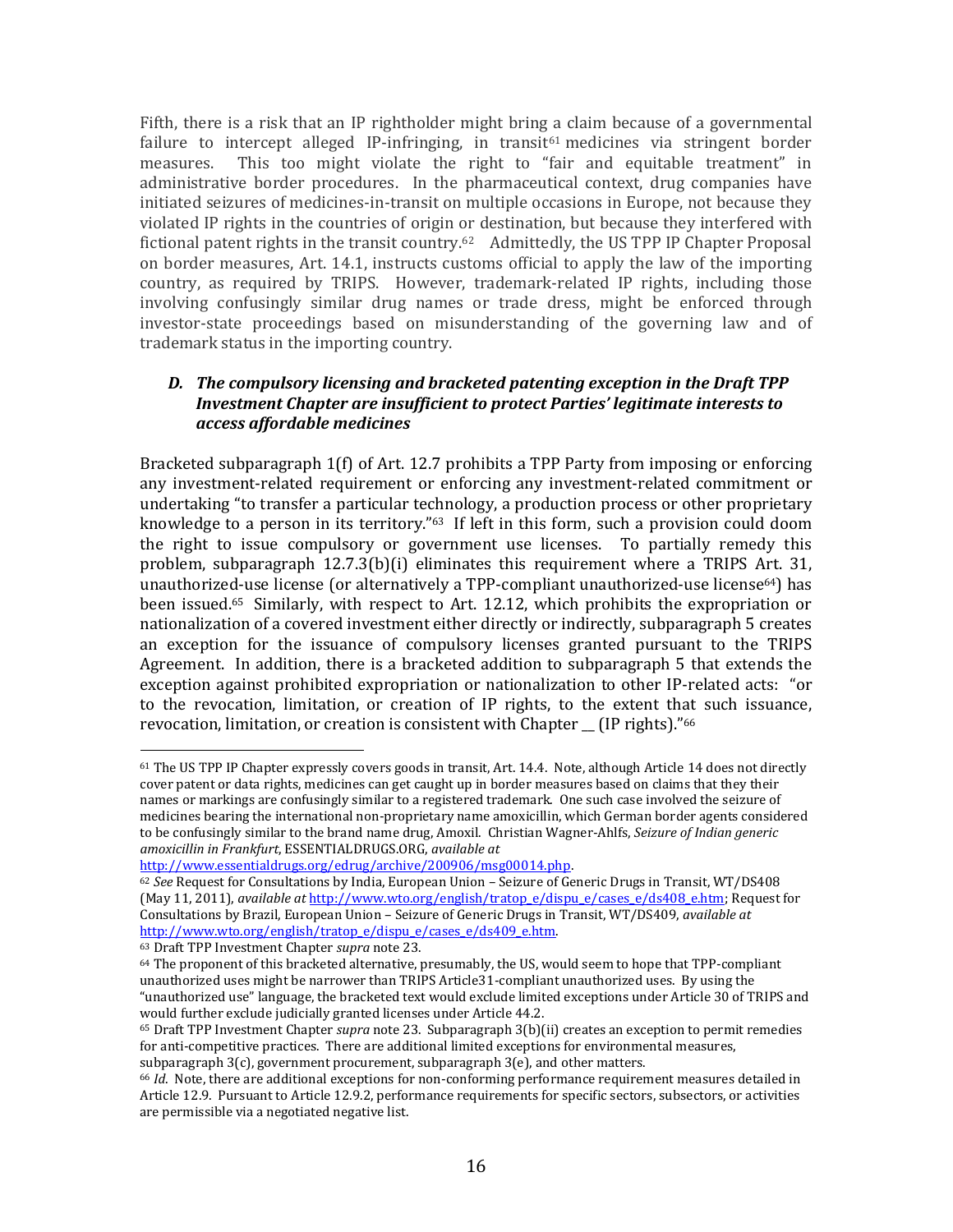These provisions individually and collectively create a partial but incomplete safe haven for only some of the government action that is entirely lawful under TRIPS.67 For example, TRIPS Article 31, referenced in the bracketed language of TPP Art. 12.7.3(b)(i) and Art. 12.12.5, covers only a portion of legally issued licenses under TRIPS. Specifically, the referenced TRIPS-CL language does not directly reference proposed TRIPS Article 31bis or the current waiver of Article 31(f) found in the Paragraph 6 System. <sup>68</sup> Likewise, the bracketed Draft TPP Investment Chapter language on compulsory licensing in subparagraph 3(b)(i) and the unbracketed TRIPS-compulsory licensing language in Art. 12.12.5 do not allow the possibility of judicially authorized compulsory licenses such as those granted in the U.S. in *eBay Inc. v. MercExchange, L.L.C.<sup>69</sup>* and its progeny and in India in *Roche v. Cipla*. 70 Such judicial licenses are directly authorized by Article 44.2 of the TRIPS Agreement.<sup>71</sup> Moreover, as discussed previously, the bracketed subparagraph (5) does not completely preclude challenges to adverse IP-related decisions or policy changes.

### *E. The limitations on performance requirements will interfere with ensuring redundant sources of medicines and legitimate technology transfer and industrial development*

Article 12.7.1(b), subject to certain exceptions, prohibits a Party, with respect to foreign investor rights, from imposing requirements in order to achieve a given level or percentage of domestic content.<sup>72</sup> Many countries have used such "performance" provisions in the past as a development strategy to grow their economies via local content rules and related technology transfer/local working rules. To similar effect, Article 12.7.1(h) prohibits Parties from purchasing, using, or according preferences to their own domestic technologies. <sup>73</sup> Most developed countries, including the US, achieved industrial development in part by fostering rules requiring local content, by favoring local industries, and by procuring and purchasing domestically. Now the US is intent on kicking away the technology ladder and preventing countries from also developing industrial policy to grow their technological base and industrial capacity.<sup>74</sup>

The TRIPS Agreement has vague and largely unenforced obligations to ensure technology transfer to least developed countries,<sup>75</sup> but some countries have taken matters into their

 $\overline{a}$ <sup>67</sup> TRIPS currently allows many other flexibilities including limitations and exceptions, exemptions, opposition procedures, exhaustion rules, definitions of patentability, etc. *Supra* note 26.

<sup>68</sup> *Supra* note 42.

<sup>69</sup> 547 U.S. 388, 126 S. Ct. 1837 (2006).

<sup>70</sup> CS (OS) No.89/2008.

<sup>71</sup> TRIPS, *supra* note 26: "Notwithstanding the other provisions of this Part and provided that the provisions of Part II specifically addressing use by governments, or by third parties authorized by a government, without the authorization of the right holder are complied with, Members may limit the remedies available against such use to payment of remuneration in accordance with subparagraph (h) of Article 31. *In other cases, the remedies under this Part shall apply or, where these remedies are inconsistent with a Member's law, declaratory judgments and adequate compensation shall be available*." (Emphasis added.)

<sup>72</sup> Draft TPP Investment Chapter *supra* note 23.

<sup>73</sup> *Id*.

<sup>74</sup> *See* Ha Joon Chang, KICKING AWAY THE LADDER: DEVELOPMENT STRATEGY IN HISTORICAL PERSPECTIVE (London, Anthem Press 2002); Brook K. Baker, *Debunking IP-for-Development: Africa Needs IP Space Not IP Shackles* (2013 submitted for publication Law & Development Review).; *cf.* Suerie Moon, *Meaningful Technology Transfer to LDCs: A Proposal for a Monitoring Mechanism for TRIPS Article 66.2*, ICTSD Policy Brief No. 9 (2011), *available* at [http://ictsd.org/downloads/2011/05/technology-transfer-to-the-ldcs.pdf.](http://ictsd.org/downloads/2011/05/technology-transfer-to-the-ldcs.pdf) 

<sup>75</sup> *See* TRIPS, *supra* note 26, Articles 7 and 66.2.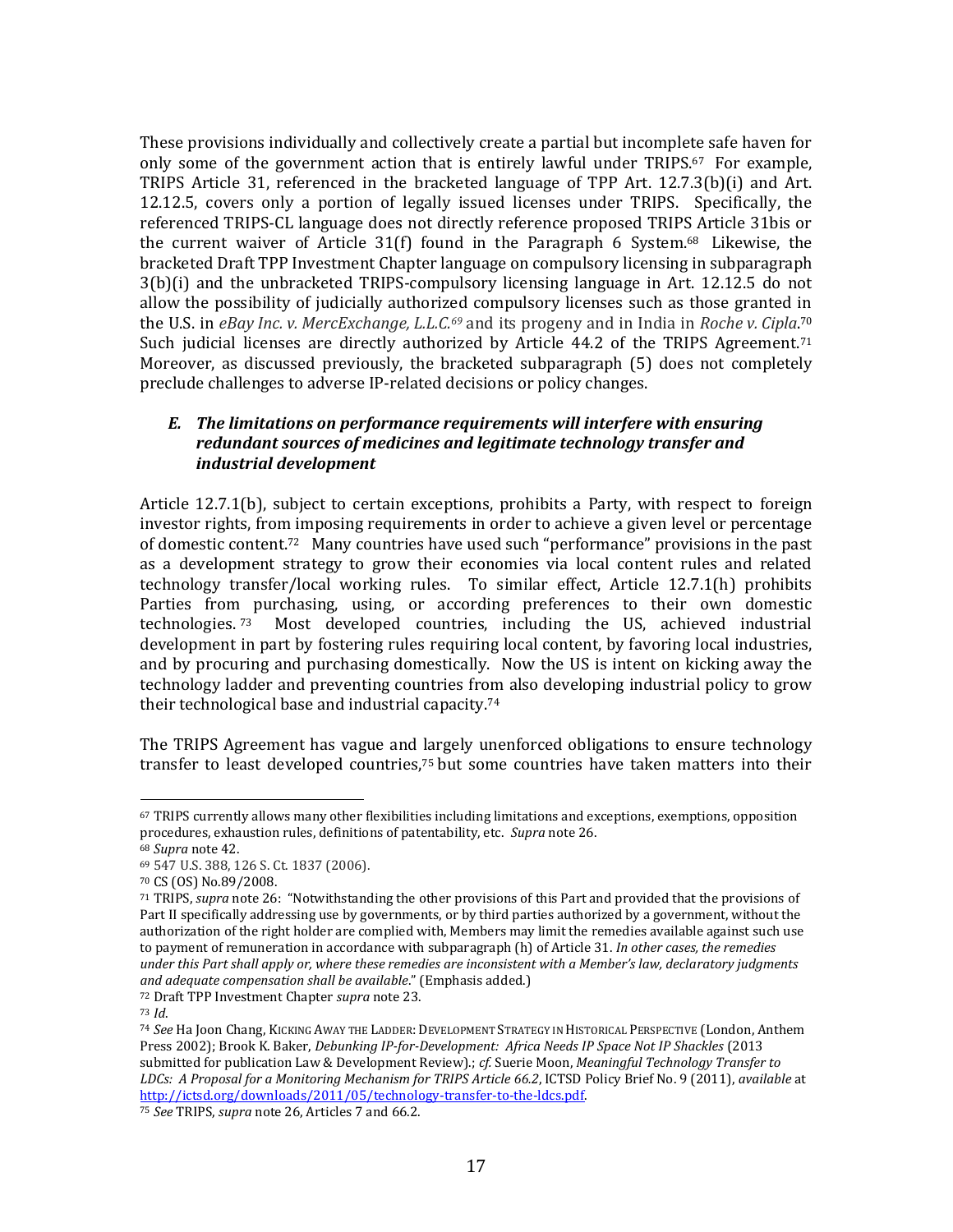own hands to try to preserve sovereign rights to promote technological advancement, particularly in important areas like pharmaceuticals. For example, both India and Brazil have local production/local working rules in their compulsory licensing schemes that authorize the grant of compulsory licenses when local working, other than by importation, is not achieved. The U.S. filed a WTO complaint against Brazil on this issue in 2001, but the complaint was voluntarily dismissed in accordance with a consultation compromise.<sup>76</sup> Although Brazil has never used the challenged local-working provision, India has just granted its first statutory compulsory license based in part on Bayer's failure to produce any content locally.<sup>77</sup>

Preserving sovereign rights to try to maintain or to develop local pharmaceutical capacity is critical to access to medicines not only to industrialization. When a rightholder has exclusive rights to a single source of supply, there are frequently monopoly-based affordability problems, but there are also high risks of interrupted supply if manufacturing, capacity, or quality assurance problems occur. Many countries choose to develop local pharmaceutical capacity precisely in order to ensure that they have locally managed sources of supply of essential life-saving medicines to supplement potentially fragile supplies available from only one or a small number of producers on the global market.

### *III. The Eli Lilly v. Canada Case: A Pharmaceutical Investor-State Claim Gone Wild<sup>78</sup>*

The hypothetical risks of investor-state claims in the investor-state dispute resolution context have now become real. On November 2, 2012, Eli Lilly filed a claim for \$100 million (Canadian)<sup>79</sup> against Canada because the Canadian Federal Court of Appeal had invalidated Eli Lilly's patent on Strattera in a declaratory judgment brought by Teva Canada.80 In reaching its invalidation decision, the Federal Court of Appeals addressed three issues – did the trial judge err by invalidating the patent for lack of demonstrated utility by misconstruing its promise, by requiring too high a standard of utility, and deciding that Eli Lilly could not rely on the sound prediction of utility of the invention because the limited

<sup>76</sup> *See* [http://www.wto.org/english/tratop\\_e/dispu\\_e/cases\\_e/ds199\\_e.htm.](http://www.wto.org/english/tratop_e/dispu_e/cases_e/ds199_e.htm) 

<sup>77</sup> *Natco Pharma Ltd v Bayer Corporation*—Compulsory Licence Application No 1 of 2011 (Controller of Patents, Mumbai), 9 March 2012, *available at* [http://ipindia.nic.in/ipoNew/compulsory\\_License\\_12032012.pdf.](http://ipindia.nic.in/ipoNew/compulsory_License_12032012.pdf)  Although on review the Intellectual Property Appellate Board slightly modified the local working standard adopted by the Comptroller of Patents, the local working rule still has vitality in India. *See* IPAB decision, *supra* note 25.

<sup>78</sup> This analysis relies substantially on a Public Citizen report, *U.S. Pharmaceutical Corporation Uses NAFTA Foreign Investor Privileges Regime to Attack Canada's Patent Policy, Demand \$100 Million for Invalidation of a Patent* (March 2013), *available* a[t https://www.citizen.org/eli-lilly-investor-state-factsheet.](https://www.citizen.org/eli-lilly-investor-state-factsheet) 

<sup>79</sup> *Eli Lilly v. Canada*, *supra* note 8, at ¶ 108. Although the Eli Lilly case is the first investor-state claim to be filed, there may be others in the works. For example, Eli Lilly, in its complaint, indicated its probable intention to sue make and investor-state claim if its patent on Zyprexa, an anti-schizophrenia drug, is invalidated. *Id*. at ¶ 48. There are also rumors that Pfizer might be preparing an investor-state claim based on the invalidation of its patent on Viagra, a well-known erectile dysfunction medicine, for a failure to disclose the critical active pharmaceutical ingredient. *See* Luke Eric Peterson, *U.S. Pharma Corp Puts Canada on Notice of NAFTA Claim following Patent Invalidation at Hands of Canadian Court; More Such Claims in Wings?*, INVESTMENT ARBITRATION REPORTER (Dec. 3, 2012), *available* a[t http://www.iareporter.com/articles/20121203\\_2.](http://www.iareporter.com/articles/20121203_2) There has previously been NAFTA claims against the U.S. by Apotex, Inc. with respect to its inability to have a 180-day exclusivity period as a first generic entrant, where another generic company had been the first to challenge the underlying patent but had settled with the patent holder. This case relates to intellectual property rights because it involves challenges thereto, but the technical rule on marketing exclusivity rights is contained in Food and Drug Administration statutes and regulations. *See Apotex, Inc. v. United States of America*, ICSID Case No. ARB(AF)/12/1, *available* a[t http://italaw.com/cases/1687.](http://italaw.com/cases/1687) 

<sup>80</sup> *Eli Lilly v. Canada, supra* note 8, at ¶¶ 76-81.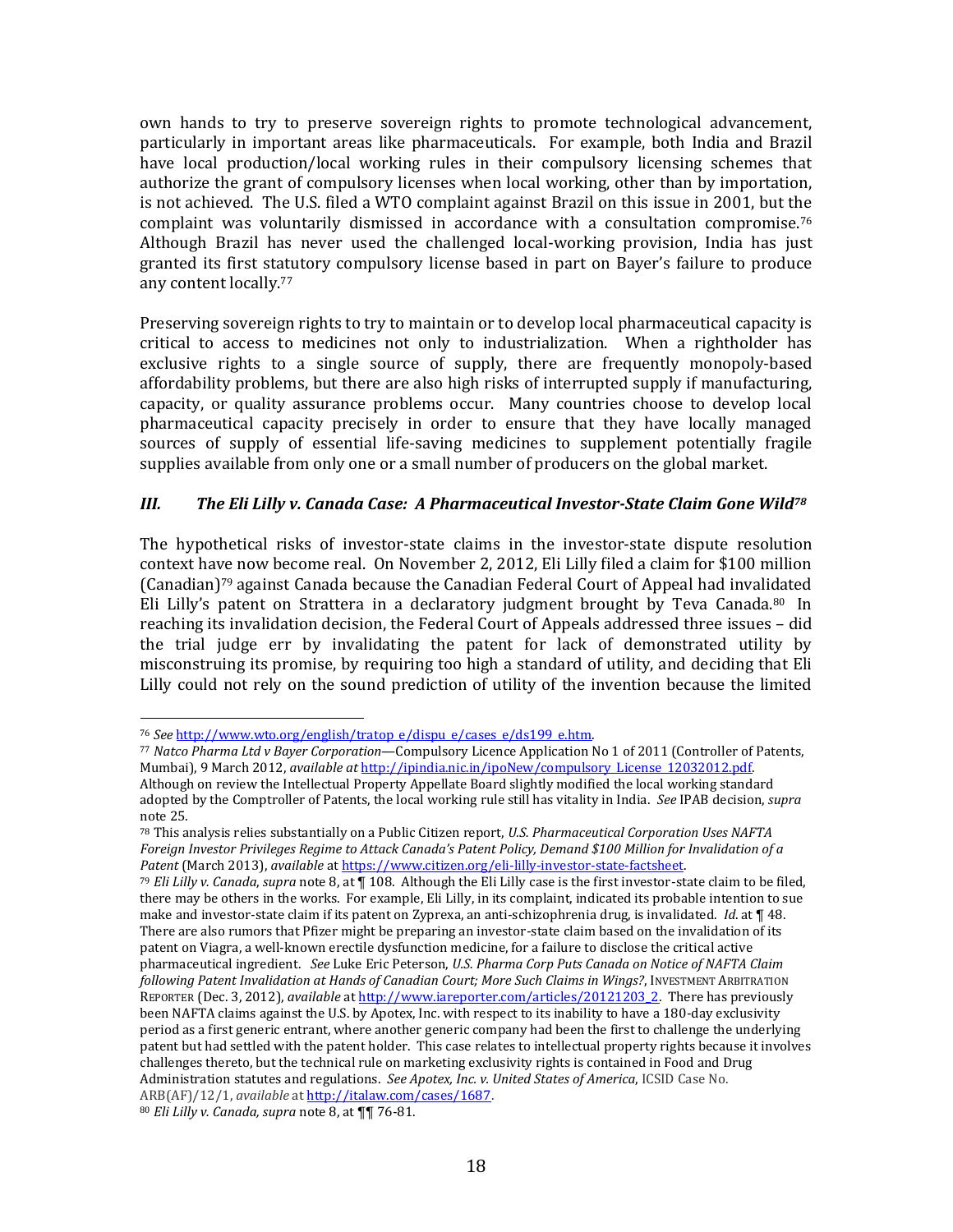and short term study that it relied on was not disclosed in the patent application and because it did not an adequate factual foundation of the sound prediction/promise of the patent?81 The principle evidence weighed by the Federal Court of Appeals was the patent application itself and a 21-person three-week, double-blind placebo cross-over study that showed a 30% greater reduction of ADHD in 11 of 21 patients.<sup>82</sup> In a nutshell, the Federal Court of Appeals ruled that this short-term study was not revealed in the patent even though it should have been and that even if it had been the study would have been insufficient to predict, as claimed and promised, that Strattera would be an effective longterm treatment of chronic attention deficit hyperactivity disorder.83 In terms of the governing legal standard, the Federal Court of Appeals held that the utility of a patent is determined by inventive promise that the applicant has made either directly or by "sound prediction" and that such a promise or sound prediction must rest on disclosure made in the patent application.<sup>84</sup>

In its investor-state arbitration claim, Lilly asserts that both the promise doctrine and the disclosure requirement go well beyond normal practice and that these additional requirements are not found in the Patent Cooperation Treaty.<sup>85</sup> In essence, Eli Lilly seeks to challenge both the invalidation of its patent and the Canadian promise/disclosure utility doctrine in its entirety.86 Eli Lilly is pursuing claim with respect to a minimum standard of treatment, indirect expropriation, and national treatment discrimination. Although the first two claims are far fetched, they are at least within the arbitral ballpark. On the other hand, the third claim, national treatment discrimination, is hallucinatory, but even so is expensive to defend and dangerous in the face of the relatively unbridled discretion of arbitral tribunals.

With respect to minimum standard of treatment, Eli Lilly is drawing on the arbitral investment doctrine that investors are entitled to compensation for violation of a minimum standard of treatment whenever their expectations of profit are unjustly unsettled by a foreign government's policies or actions, in this case judicial reinterpretation and development of patent law requirements. Eli Lilly claims that the judge-made law and Canada's imposition of higher patent standards than those used elsewhere, including "new and addition requirements [promise/disclosure]"87 contravened its "most basic and legitimate expectations of a stable business and legal environment."<sup>88</sup> It argues that at the time of filing its patent application it "could not have anticipated that the requirement for utility at the time of its investment (a "mere scintilla") would be so drastically altered by the adoption into Canadian law and practice of the doctrine of 'promise of the patent' … ."<sup>89</sup> As

l

<sup>81</sup> *Eli Lilly v. Teva*, *supra* note 19, at ¶ 3.

<sup>82</sup> *Id*. at ¶¶ 10-14.

<sup>83</sup> *Id*. at ¶¶ 46-51.

<sup>84</sup> *Id.*

<sup>85</sup> *Eli Lilly v. Canada*, *supra* note 8, at ¶¶ 70-81. The Patent Cooperation Treaty establishes the World Intellectual Property Organization as a clearinghouse for patent application in treaty member states. Patent Cooperation Treaty, *available* a[t http://www.wipo.int/export/sites/www/pct/en/texts/pdf/pct.pdf.](http://www.wipo.int/export/sites/www/pct/en/texts/pdf/pct.pdf) The PTC specifies a procedural standard and common format for PCT applications and it conducts a preliminary international search and report on prior art. However, patent applications must be perfected and prosecuted in each member country that the applicant has designated, and the patent application must satisfy the substantive law of each nation state. WIPO, PCT Applicant's Guide – National Phase, ¶¶ 6.001, 6.013-.17, *available* at [http://www.wipo.int/pct/guide/en/gdvol2/pdf/gdvol2.pdf.](http://www.wipo.int/pct/guide/en/gdvol2/pdf/gdvol2.pdf) 

<sup>86</sup> *Eli Lilly v. Canada*, *supra* note 8, at ¶¶ 42-43.

<sup>87</sup> *Id*. at ¶ 99.

<sup>88</sup> *Id*. at ¶ 100.

<sup>89</sup> *Id*. at ¶ 101.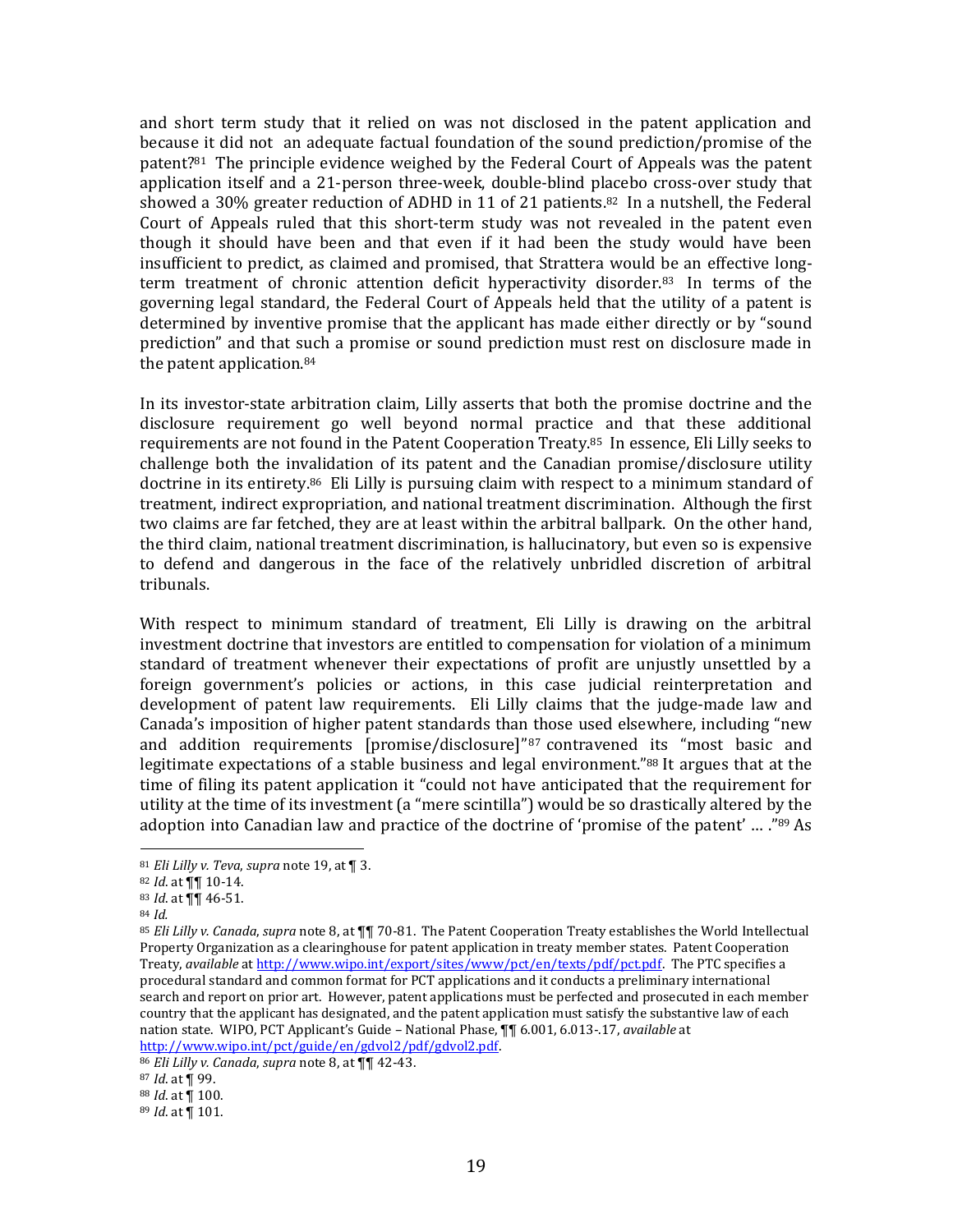of the time of its investment, Lilly argues that it "reasonably relied on disclosure obligations that were enshrined in domestic law through incorporation by reference of PCT requirements and could not have anticipated that non-statutory, new and additional disclosure obligations adopted years later would be retroactively applied to invalidate the Strattera Patent."<sup>90</sup> In sum, "The measures ... violated the 'full protection and security' requirement of Article 1105(12), which likewise includes basic requirements of legal security."<sup>91</sup>

With respect to expropriation, Eli Lilly claims both direct and indirect expropriation.<sup>92</sup> The direct expropriation claim is preposterous given unanimous jurisprudence limiting that concept to governmental seizure of real property.93 The indirect expropriation claim, on the other hand, is more subtle. Here Eli Lilly claims that:

The judicial decisions invalidating the Strattera patent are illegal *from the perspective of international law* and therefore constitute an expropriation (emphasis added). … The Government of Canada has a positive obligation to ensure Canadian law complies with Canada's international treaty obligations, as well as the reasonable investment-backed expectations of the investor.<sup>94</sup>

In support of its non-reliance on Canadian national law and norms, nor even on NAFTA undertakings, as the basis for its "legitimate expectations" but rather external sources, Eli Lilly alleges that Canada's promise/disclosure rules on violate: (1) the TRIPS Agreement, which was not even operative when NAFTA was negotiated,<sup>95</sup> (2) the PCT, which expressly covers procedural elements of patent applications, not substantive patenting standards,<sup>96</sup> and (3) the Paris Convention for the Protection of Industrial Property,<sup>97</sup> which literally has no relevant provision on standards for deciding utility.<sup>98</sup> In drawing on each of these treaties, Eli Lilly is advancing the novel proposition that its reasonable expectation of profits are not merely drawn from "representations" instantiated in Canada's preexisting legal framework for defining and protecting intellectual property nor from undertaking in the operative investment clause treaty, in this case NAFTA. Instead, Eli Lilly is saying that its reasonable expectations of profits derive from phantom representations made in international treaties, including those not directly applicable in terms of timeliness or defining utility-doctrine and disclosure-requirement norms. Eli Lilly has probably chosen to try to rely on extra-NAFTA texts because NAFTA's IP chapter explicitly grants NAFTA Members flexibility how to define "usefulness," meaning that Canada's promise doctrine, though unique is NAFTA compliant.

In relation to this claim it is important to note that Eli Lilly is making an indirect expropriation claim despite a provision in NAFTA that is essentially identical to the proposed clause in the Draft TPP Investment Chapter supposedly creating a safe haven for

 $\overline{a}$ 

<sup>98</sup> *Id*. at ¶ 93.

<sup>90</sup> *Id*. at ¶ 102

<sup>91</sup> *Id*. at ¶ 103.

<sup>92</sup> *Id*. at ¶¶ 90-91.

<sup>93</sup> Public Citizen, *supra* note 61, at 7.

<sup>94</sup> *Eli Lilly v. Canada*, *supra* note 8, at ¶¶ 92, 95.

<sup>95</sup> The TRIPS Agreement, concluded in 1994 and with an effective date of 1995, is mentioned twelve times in the Notice of Intent. *Id*. at ¶¶ 6, 9-11, 17, 32, 42, 52, 55, 63, 93, and 96.

<sup>96</sup> The PCT, which Canada had signed before NAFTA, is mentioned fourteen times in the Notice of Intent. *Id*. at 19-21, 23-26, 59-60, 63, 66, 68, 82, and 93.

<sup>97</sup> The Paris Convention is only mention in paragraph 34 and 93(v), and the only reference is to the national treatment obligations of the treaty – nothing about utility.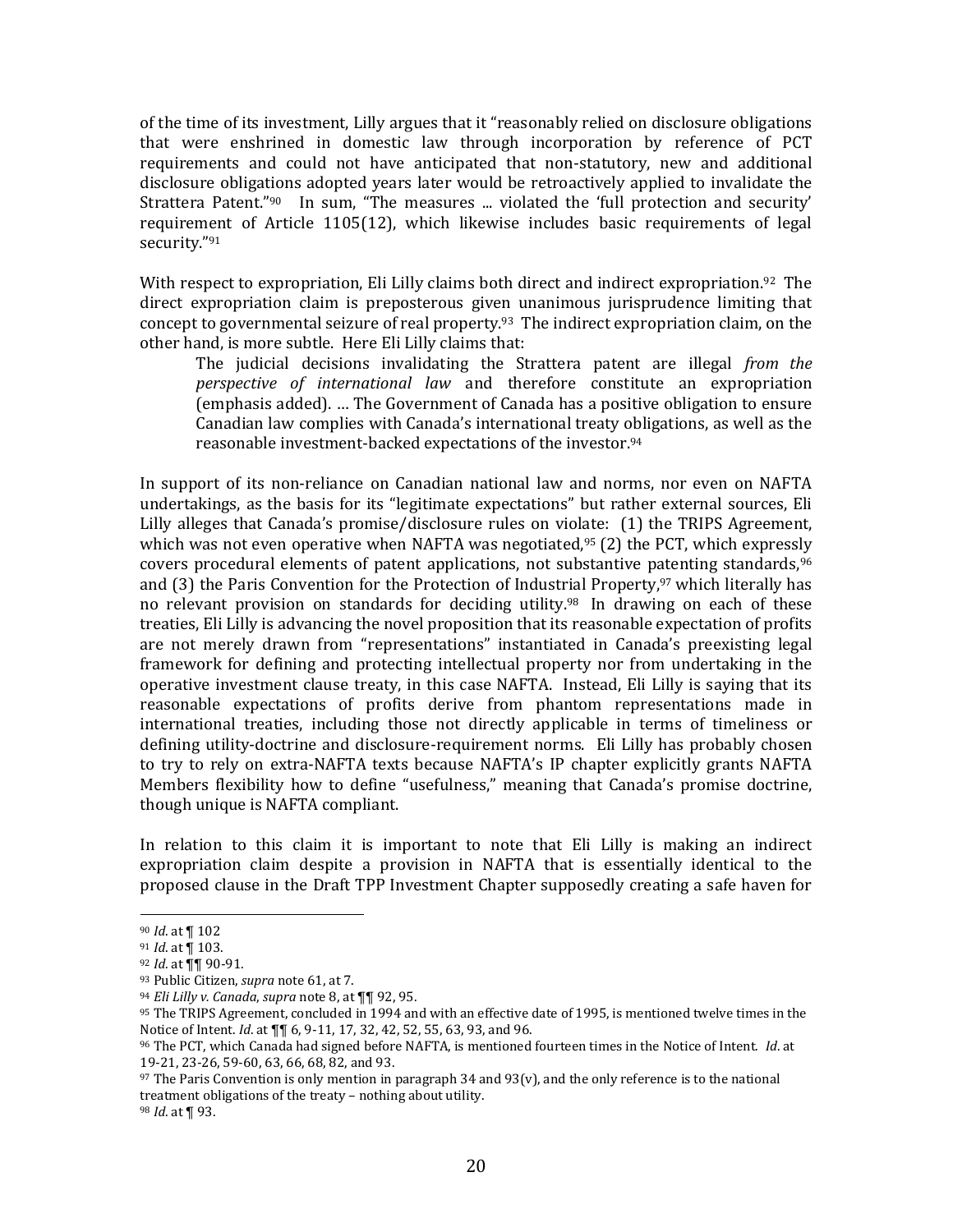compulsory licenses and for patenting decisions. The relevant NAFTA provision, Article 1110(7) reads as follows: "This Article [Expropriation and Compensation] does not apply to the issuance of compulsory licenses granted in relation to intellectual property rights, or to the revocation, limitation or creation of intellectual property rights, to the extent that such issuance, revocation, limitation or creation is consistent with Chapter Seventeen (Intellectual Property)." <sup>99</sup> Despite this clause sheltering NAFTA-compliant patent revocations from expropriation disciplines, Eli Lilly has made claims not just based on NAFTA's IP chapter and the Paris Convention incorporated by reference but on IP rules misrepresented and imported from non-NAFTA treaties.<sup>100</sup>

The last investment claims made by Eli Lilly against Canada charge national treatment discrimination. It is here that Eli Lilly efforts to incorporate foreign IP norms reaches its apex. Remember, national treatment requires countries to allow foreign investors treatment that is no less favorable than that granted to domestic corporations in like circumstances.101 However, instead of comparing equal treatment under domestic law, "Eli Lilly invents a standard that would require Canada to afford foreign investors treatment no less favorable than that afforded *under the laws of the foreign investor's home countries* (emphasis in the original)."102 Thus, in paragraph 106 of its investor-state complaint, Eli Lilly states:

The measures in issue disadvantage foreign nationals and render their patents especially vulnerable to attack by insisting on proof of utility and disclosure of evidence that is not required by the foreign applicants' *own national jurisdictions* or international rules. The measures in issue *de facto* discriminate against Lilly, a U.S. investor, when compared to domestic investors, by requiring the Strattera patent (which was filed on the basis of an international application) to meet elevated and additional standards for utility and disclosure that are not required by the laws of *the United States of America, the European Union, or the harmonized PCT* [Patent Cooperation Treaty] rules. The measures in issue disadvantage foreign nationals and render their patents especially vulnerable to attack by insisting on proof of utility and disclosure of evidence that is not required by the foreign applicants' own *national jurisdictions* or international rules. (Emphases added.)<sup>103</sup>

Notice, what has become a recurring, indeed dominant feature of Eli Lilly's investor claim – that its reasonable expectations may be drawn not just from preexisting Canadian laws and practices, but rather from higher external standards such as utility rules and disclosure norms in other countries. Moreover, it argues that the procedural and formalistic requirement that WIPO administers under the Patent Cooperation Treaty supersede substantive disclosure requirement contained in national law.

l

<sup>99</sup> *Cf*. Draft TPP Investment Chapter *supra* note 23, Articles 12.7.3(b)(i) and 12.12.5.

<sup>100</sup> NAFTA, *supra* note 19, Article 1701(2) names only four specific international agreements to which signatories are obligated domesticate into their national law: conventions on phonograms, literary and artistic works, industrial property, and plant varieties. Accordingly, it is only the Paris Convention for the Protection of Industrial Property is properly referenced in the Eli Lilly complaint – TRIPS and the PCT should be considered completely irrelevant.

<sup>101</sup> Draft TPP Investment Chapter *supra* note 23, Article 12.4.

<sup>102</sup> Public Citizen, *supra* note 76, at 6.

<sup>103</sup> *Eli Lilly v. Canada*, *supra* note 8, at ¶ 106. This is the first time that Eli Lilly expressly clarified its claim that it was entitled to the benefit of U.S. and E.U. law, but it had referenced U.S. law seven times previously,  $\P\P$  12, 14, 15, 29, and 84-86. It had referenced E.U. law four previous times, ¶¶ 13, 16, 22, 30.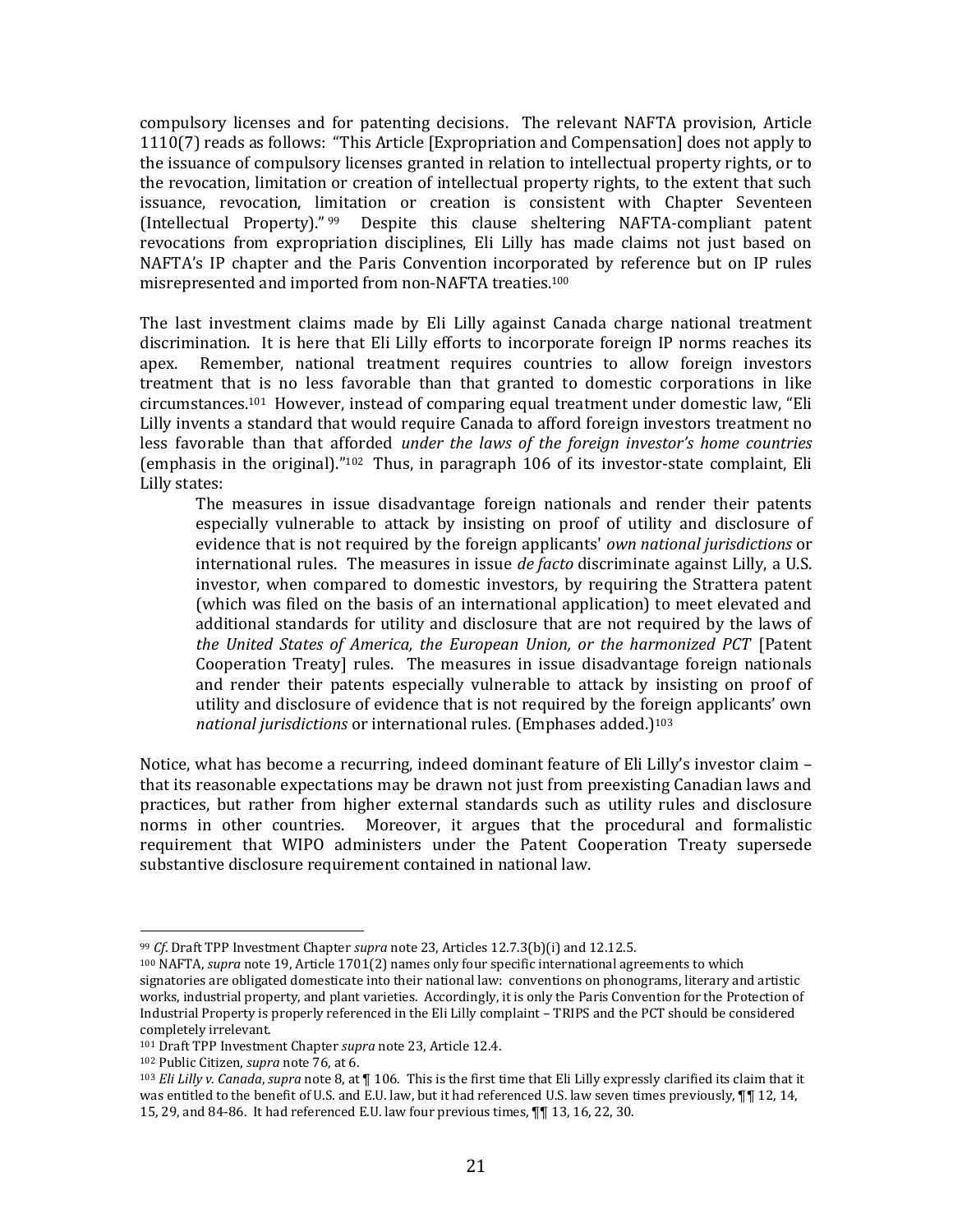As a final feature of this topsy-turvy analysis – that "my treatment in your country must be equal not just to treatment you provide to domestic firms but also to the better treatment I get in my country or anywhere else in the world" – Eli Lilly argues that Canada's patent invalidations somehow advantage Canadian generic companies that can now freely produce and market generic versions of Strattera thereby being able to reap the economic benefits associated with Lilly's investments, thus destroying Lilly's [exclusive] market share and associated profits.<sup>104</sup> Naturally, every patent invalidation or denial "opens the door" to competition because it precludes the exercise of exclusive rights. However, such invalidations or denials can result in competition not just by domestic producers but also by producers from any other country where a patent bar does not exist.

#### *IV. Conclusion: Strike the Investment Chapter or Otherwise Limits its Application to IPRs*

Under the logic of Eli Lilly's investor-state claim, foreign investors' expectations have now become unbound. Even the doctrine of legitimate expectations, which is itself a huge stretch of operative minimum standard of treatment principles, is no longer tethered to operative due process (minimum standard of treatment) or to promises of regulatory coherence (indirect expropriation) or to equal treatment compared to domestic firms (national treatment). Instead Eli Lilly hitches its investment expectation to the best deal on IP achieved anywhere else. Moreover, it suggests that its expectations tolerate movement on IP policy in only one direction – upward. Any reversal of IP maximalization would dilute the gleam in its eye – unlimited profits on the horizon.

The practical implications of this radical assertion of investor privilege is two-fold. First, foreign IP investors, mainly from rich countries, could now directly sue virtually any government, rich or poor, to enforce any and all IP-related treaties and/or the highest standard of comparable national law found anywhere in the world. These investor prerogatives sit on top of state-to-state dispute resolution mechanisms under TRIPS and other trade agreements. They sit on top of more stringent border and criminal enforcement measures that consume state resources. They sit on top of state-state investment clause dispute resolution. And they sit on top of new deterrent civil remedies, mandatory injunction rights and draconian damages. In other word, IP rightholders enforcement options are now unbound.

Second, a tribunal of three private international trade lawyers will now sit as an ad hoc subcommittee with power to review and veto every sovereign decision affecting the intellectual property rights of Big Pharma. Rejecting an IP-related trade pact, i.e. the U.S.- SACU FTA,<sup>105</sup> refusing to join an IP enforcement treaty such as the Anti-Counterfeiting Trade Agreement,<sup>106</sup> tightening up standards of patentability legislatively, administratively, or judicially, <sup>107</sup> instituting new opposition procedures, <sup>108</sup> rejecting patent term

l

<sup>105</sup> *See* Drusilla K. Brow, Kozo Kiyota, & Robert M. Stern, *An Analysis of the U.S.-SACU FTA Negotiations*, IPC Working Paper Series Number 17, (2006), *available* at

<sup>104</sup> *Id*. at ¶ 107.

[http://deepblue.lib.umich.edu/bitstream/handle/2027.42/41235/IPC-working-paper-017-](http://deepblue.lib.umich.edu/bitstream/handle/2027.42/41235/IPC-working-paper-017-BrownKiyotaStern.pdf?sequence=1) [BrownKiyotaStern.pdf?sequence=1.](http://deepblue.lib.umich.edu/bitstream/handle/2027.42/41235/IPC-working-paper-017-BrownKiyotaStern.pdf?sequence=1) 

<sup>106</sup> The Anti-Counterfeiting Trade Agreement (ACTA) was rejected by the European Parliament on 4 July 2012, *see* [http://www.europarl.europa.eu/news/en/pressroom/content/20120217BKG38488/html/ACTA-before](http://www.europarl.europa.eu/news/en/pressroom/content/20120217BKG38488/html/ACTA-before-the-European-Parliament)[the-European-Parliament.](http://www.europarl.europa.eu/news/en/pressroom/content/20120217BKG38488/html/ACTA-before-the-European-Parliament) 

<sup>107</sup> *See* Adoption of Guidelines for Patentability Examination of Patent Applications Directed to Chemical and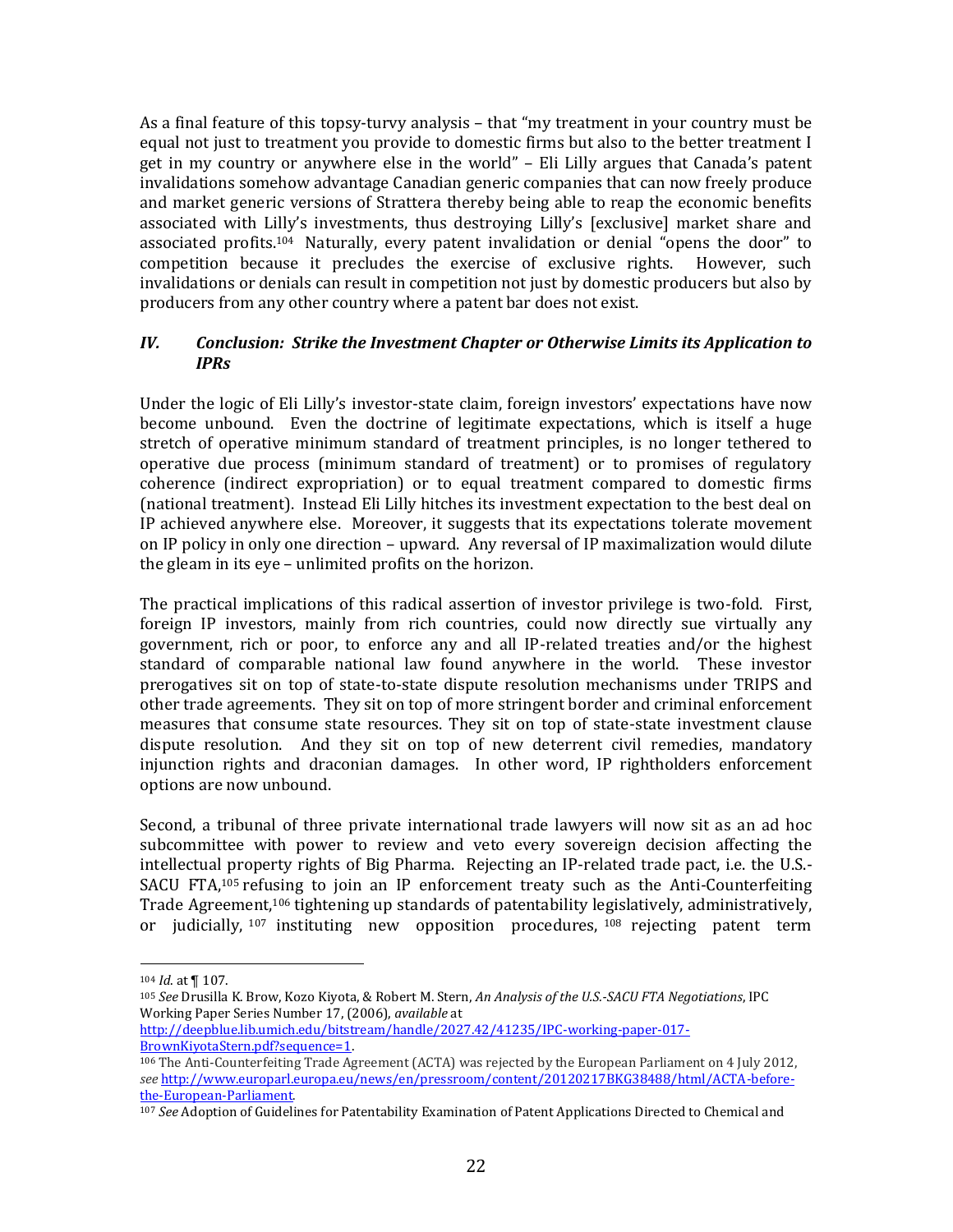extensions, $109$  granting compulsory licenses, $110$  shortening data and marketing exclusivity on biologics,<sup>111</sup> creating a new bio-similars pathway,<sup>112</sup> allowing parallel importation of medicines as the US Supreme Court did with textbooks<sup>113</sup> – all of these could potentially result in an investor suit and unappealable arbitral review. In other words, foreign IP rightholders opportunities to oversee and set national IP policy and to ratchet it upwards is also now unbound.

Unbounded intellectual property rights are oxymoronic given that they are purely and completely based on allowance and recognition by governments.114 Although IP right holders like to elevate their exclusive rights into the realm of natural law, IPRs are most commonly recognized as instrumental rights that balance incentives for innovations, investment in quality, and creativity against access and ins some instances disclosure, as is the case for patent rights. As creatures of legislative and judicial balancing, IPRs are granted and modified according to changing social circumstances and technologies. They can be strengthened or weakened, lengthened or shortened, and broadened or narrowed by limitations and exceptions. To argue that they set forth a stable, durable set of entitlements that can only be strengthened is naïve at best and duplicitous at worst. It is disinformational for drug companies to claim that compulsory licenses are confiscatory, since governments rights to issue compulsory license has been codified in the Paris Convention for nearly 130 years<sup>115</sup> and since the governments that have issued compulsory licenses or government use orders on medicines have had rights to do so enshrined in their national legislation for decades. Similarly, it is disingenuous to claim a violation of a minimum standard of treatment or of national treatment simply because you dislike a particular country's standard of patentability and because you obtain patents in other countries according to less stringent standards of patentability.

There are many reasons to strike the Draft TPP Investment Chapter, a chapter that dramatically increases corporate power at the same time that it restricts government sovereignty to regulate foreign and domestic business activities and to afford the enforcement of IP-related claims on an even-handed basis in domestic forums. However, too little attention has been given to the grave risks that the Investment Chapter poses to

Pharmaceutical Inventions (2012), *available* at

[http://www.moellerip.com/index.php?PN=news\\_detail&FX=0&DX=139&EX=1.](http://www.moellerip.com/index.php?PN=news_detail&FX=0&DX=139&EX=1) 

<sup>&</sup>lt;sup>108</sup> The 2011 America Invents Act radically revises the U.S. system of post-grant patent review, by providing four new post-grant opposition proceedings in addition to existing ex parte reexamination. *See* amended 35 U.S.C. §§ 312 and 313.

<sup>109</sup> India is reported to have rejected patent term extensions in its free trade agreement negotiations with the European Union. *See* leak draft of latest Negotiating Text, EU/India FTA , *available* at [http://keionline.org/node/1691.](http://keionline.org/node/1691) 

<sup>110</sup> India, Brazil, Thailand, Indonesia, Ecuador, and many others countries have granted compulsory licenses on medicines, including several European countries. *See* Reed Beall & Randall Kyhn, *Trends in Compulsory Licensing of Pharmaceuticals Since the Doha Declaration: A Database Analysis*, 9 PLOS MEDICINE e1001154 (2012), *available* a[t http://www.plosmedicine.org/article/info%3Adoi%2F10.1371%2Fjournal.pmed.1001154.](http://www.plosmedicine.org/article/info%3Adoi%2F10.1371%2Fjournal.pmed.1001154) 

<sup>111</sup> *See* Biologics Price Competition and Innovation Act of 2009, 42 U.S.C. § 351(k)(7). Information concerning compulsory licenses in Indonesia and India can be found *supra* in notes 25 and 44.

<sup>112</sup> At the end of March 2010, the United States enacted the Biologics Price Competition and Innovation Act (BPCI), the long awaited US pathway to biosimilars, though operation of this pathway is still dependent on regulatory action by the FDA. 42 U.S.C. § 262(k). Europe has had an established pathway for biosimilars since 2005. European Medicines Authority Committee for Medicinal Products for Human Use, CHMP/437/04 London, 30 October 2005.

<sup>113</sup> *See Kirtsaeng v. John Wiley & Sons, Inc*., No. 11-697 (U.S. Mar. 19, 2013).

<sup>114</sup> Naturally, all property rights, intellectual or real, are granted and enforced by government.

<sup>115</sup> Paris Convention, *supra* note 46, Art. 5(A)(2).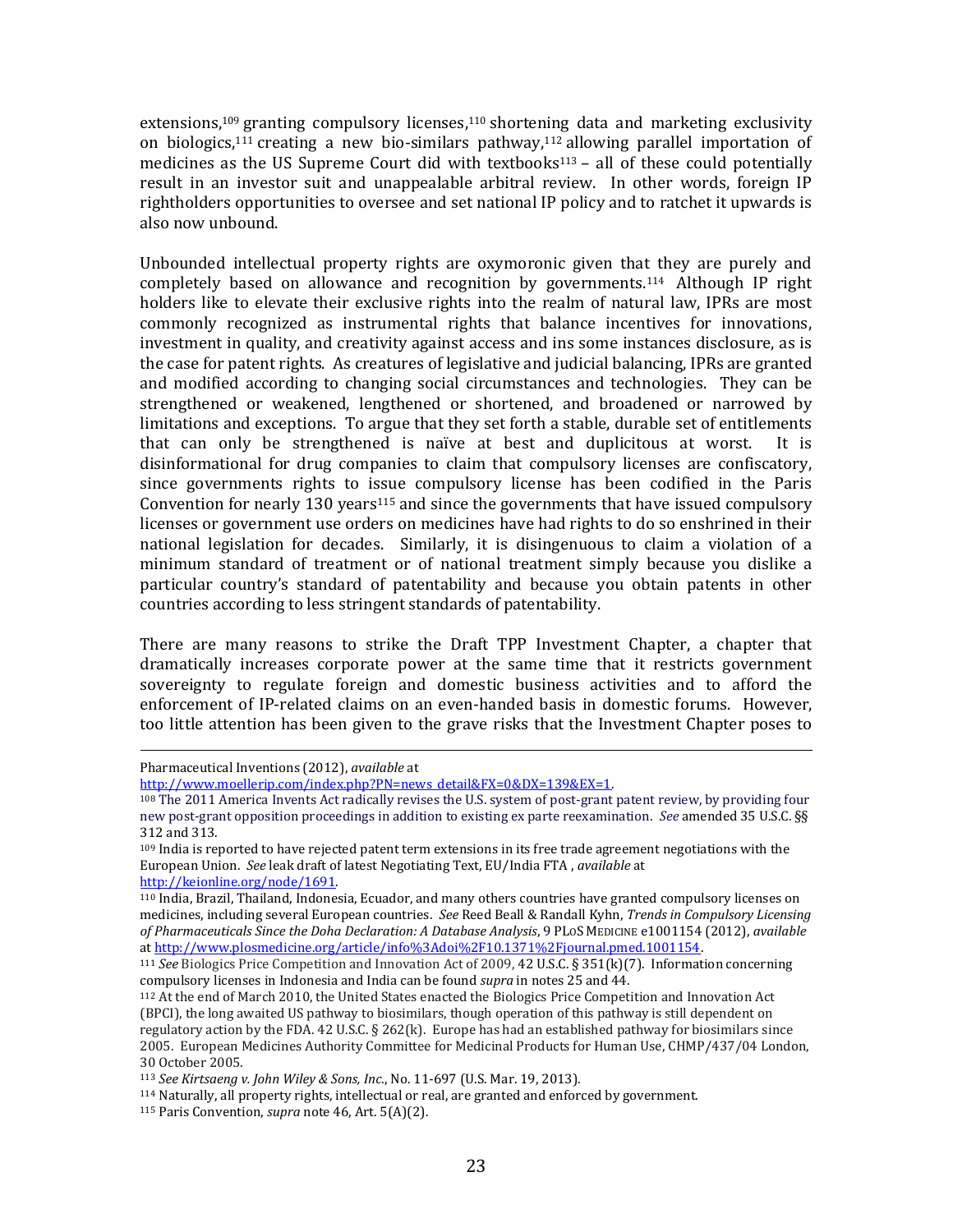access to medicines.116 Big Pharma has had a big hand in the US's proposed TPP IP Chapter and now in the Investment Chapter as well. Negotiating parties should reject both TRIPSplus IP standards and enforcement measures and substantive investment clause provisions and investor-state dispute resolution that will needlessly tie their hands in helping to safeguard the health of their people. Accordingly, the best solution with respect to IPspecific investment claims, and to the broader risks of investor-state claims altogether, is to delete the Investment Chapter entirely. There is no compelling reason why foreign investors should have rights that are not available to domestic investors nor are investments so different in kind from trade in goods and services that they are entitled to special substantive and enforcement protections.

The second-best solution to the risk of dangerous investor-state arbitral proceedings is to explicitly exclude IPRs from the Draft TPP Investment Chapter and to clarify that IPRs are not even indirectly protected by the definition of "investment." This solution could best be accomplished by an addition to Art. 12.3: "4. This Chapter does not apply with respect to the enforcement of any rights conferred pursuant to Chapter \_\_ (Intellectual Property) or any other intellectual property rights contained in any other trade agreement, international treaty, or national legislation of any other country."

Either of these solutions would force foreign IP rightholders to assert their IP-related claims in domestic courts, just as domestic IP companies must do. By excluding investor-state IPR claims, Parties could obtain sovereign control over the determination of IP standards and the adjudication of IP rights, retain freedom to develop their own IP jurisprudence, and relegate rightholders to pursue their claims in country courts alleging adjudicative and administrative improprieties, confiscatory measures, or other government wrongdoing. There would as well be supplemental protection pursuant to state-to-state dispute resolution with respect to alleged violation of intellectual property norms established in the TPP.

The third-best solution is to adopt the bracketed language that allows investor claims only with respect to IP rights actually granted by the Party under its existing IP laws and hope that the far-fetched investor claims that Eli Lilly has asserted against Canada will be summarily dismissed and discredited. Limiting foreign IP "investors" to IP rights and expectations grounded purely in changeable domestic law, rather than their wish-list of externally established maximalist rights, might avoid abusive investor-state claims seeking to enforce ephemeral claims and yet unrealized rights under TRIPS, the TPP, or even the national law of Parties.<sup>117</sup>

Although solutions to the risk of unbounded corporate power to enforce IP rights in investor-state dispute resolution exist, those solutions will not be adopted if countries remain unvigilant and if activists do not continue to highlight the risks of such claims. The

l

<sup>116</sup> Of course, the dangers are not limited to access to medicines. There have already been multiple foreign investor challenges to public health measures such as tobacco control and environmental toxins and degradation. But, conceivably there are foreign investor risks with respect to tightening labor standards, to adopting minimum wages, to enacting climate control regulations, to seeking access to green technologies, to sourcing educational materials and scientific journals, and many other matters of public interest, social justice, and human rights concern.

<sup>117</sup> The author appreciates the comments and suggestions of Ben Beachy on this paper and of Peter Maybarduk and Sanya Smith on an previous related paper. I also appreciate the contributions of faculty colleagues at Northeastern U. School of Law at a faculty scholarship luncheon where I presented this paper on April 10, 2013..